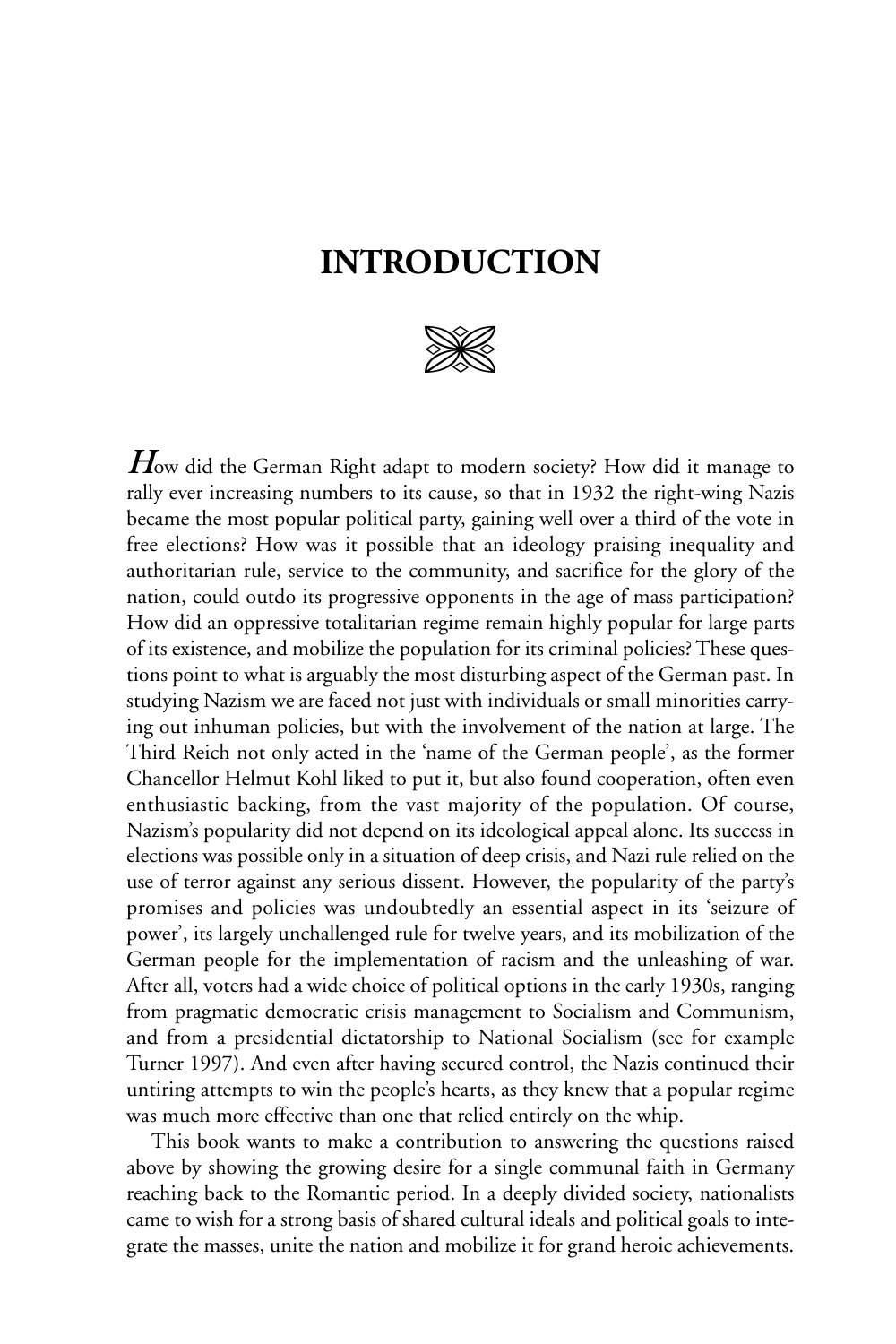Despite all their efforts, the nation became increasingly polarized, particularly as a result of the First World War. In 1933, however, many people were gripped by the enthusiastic feeling of a 'national awakening', because, for a time, the Nazis seemed to make the dream of a closely knit community in pursuit of a grand endeavour come true. In the history of the Right and the rise of Nazism, the utopian vision of a nation united in a single communal faith thus played, I shall argue, a crucial role.

The support which the political Right and National Socialism found in Germany has motivated a wide range of historical studies. In recent years, it is the perpetrators' motivations that has attracted most attention. Were Germans in the grip of a culture of exterminist hatred, as Daniel Goldhagen (1997) claims; or were they, as in Christopher Browning's opinion (1998), 'ordinary' but deeply misguided, lacking the courage to reject orders and group pressure? Was the evil based on the banal workings of an impersonal bureaucracy, as Hannah Arendt (1963) and Zygmunt Bauman (1992) have argued so persuasively? Or were the Nazi elites part of a generation radicalized – by war and defeat, revolution and paramilitary struggles, political turmoil and friend–foe thinking – to such an extent that they believed utterly in the need for a ruthless war against Germany's alleged internal and external enemies (Herbert 1991, 1996; Wildt 2002)?

This book focuses more on the wider appeal of the German Right and National Socialism on the population at large – but in that field there are many studies too. No general book on the Third Reich avoids the issue,<sup>1</sup> and works ranging from Fritz Stern's *National Socialism as Temptation* to Robert Gellately's *Backing Hitler*, Claudia Koonz's *The Nazi Conscience* and, most recently, Götz Aly's controversial *Hitlers Volksstaat* are specifically devoted to it. Moreover, in showing the importance of the Hitler myth for integrating a polycratic movement and attracting popular support, Ian Kershaw (1989) has highlighted a central aspect in the fatal attraction of National Socialism, while Michael Burleigh (2000 and 2006) has done the same by applying the important explanatory model of political religions to the history of the Third Reich.2

Such studies indicate a shift towards the history of political culture in trying to explain the rise of National Socialism (Gregor 2005: 16). The heated debate about an allegedly special path, and the comparative studies that this encouraged, have made it highly doubtful that Germany had been steering a clearly distinct *Sonderweg* since the middle of the nineteenth century. While every nation's history obviously has its distinctive features, the large majority of historians today reject the idea that one grand unifying theory can explain why Germany, in contrast to other Western nations, ended up with a fascist system.3 A mix of modern and premodern elements in society, a piece-meal, often disrupted, process of democratization, a long continuation of authoritarian structures, and a traditional elite stubbornly trying to defend its privileges seem to have been the norm rather than the exception in the modernization process throughout the Western world. Also, the smooth democratization of West Germany after 1945 – which appears especially astonishing today when we witness the difficulties of democ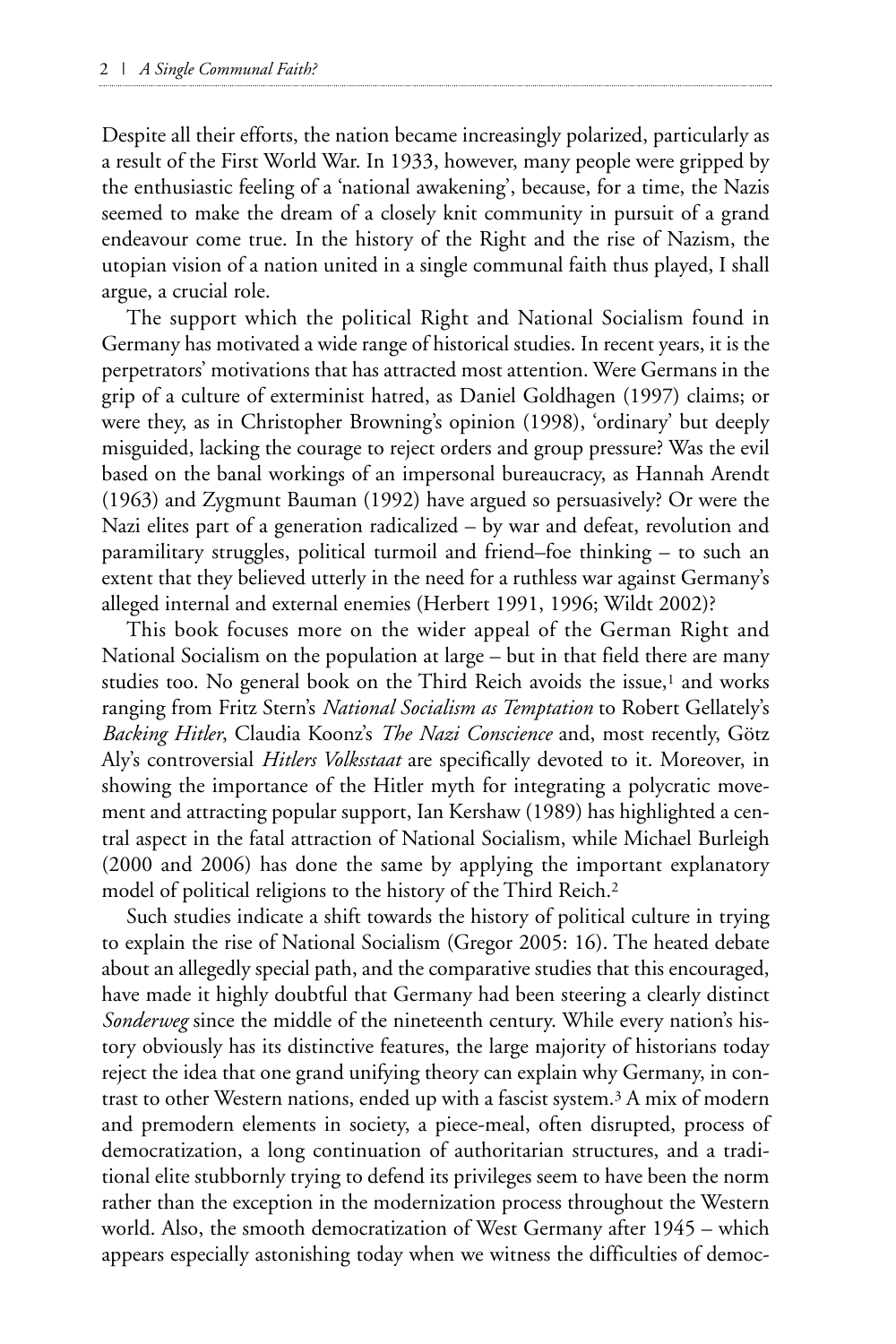ratization in post-totalitarian and non-Western countries – confirms that there must have been a strong democratic potential within German history. But, if the socio-economic and political structure of Germany was not particularly exceptional in comparison to other modernizing nations, then the issue of political will and all the many cultural factors that determined it must gain in significance, if we do not want to regard Nazism as merely an accident in German history.

The force of this historiographical reorientation becomes particularly clear in more recent attempts at restating peculiarities of German history. Heinrich August Winkler argues that the decisive difference between the history of Germany and that of other Western European nations lay in the myth of the Reich, which nurtured the belief that the Germans had some sort of special mission to save the world (Winkler 2000, 2002). Particularly astonishing is the shift in focus by Hans-Ulrich Wehler, the strongest advocate of a distinctive German development. While his original *Sonderweg* argument stressed the importance of economic and socio-political factors, in the most recent volume of his German history, individuals and ideas have become far more prominent. World-views are now seen as important factors in the way interests translate into actions. Also, Wehler now identifies the main reasons for a special path towards National Socialism as a radical nationalism combined with anti-Semitism, rampant expansionism and the role of charismatic leaders. In particular, the desperate desire for a political saviour, which allegedly became part of German culture with Bismarck and found its fulfilment in Hitler, has emerged as the core of his explanation for the rise of Nazism (Wehler 2003: 933–937).

My study, too, goes back to the nineteenth century in trying to demonstrate one central aspect of the attraction of the extreme Right (including Nazism) in German history. Although I do not suggest a revival of a German *Sonderweg* theory, I will focus on the importance of longer-term cultural trends and convictions for understanding the fatal attraction of National Socialism. Hitler and the Nazis could appeal to the German population because they played on deeply engrained anxieties, desires, prejudices and utopian dreams. And while the First World War certainly marked a crucial turning point in the right-wing radicalization of Germany, many of the ideas propagated under the Weimar Republic actually had older roots. The *Sonderweg* theory has been rightly criticized for reducing the multi-facetedness and openness of history too much, but there is the danger of making the pendulum swing too far in the opposite direction. Admittedly, the rise of National Socialism is unimaginable without the First World War and the crisis-ridden development of Weimar Germany; yet many important aspects of the Nazi appeal can be understood adequately only within the context of a longer-term national culture. In this loose sense Nazism did indeed draw on older German traditions.

The Nazis were obviously excellent technicians of mass propaganda, but their success also depended on the fact that many Germans already tended towards their ideas; to a large extent, Hitler and his followers were preaching to the semiconverted (Welch 1995). If the success of a Nazi movement is not imaginable in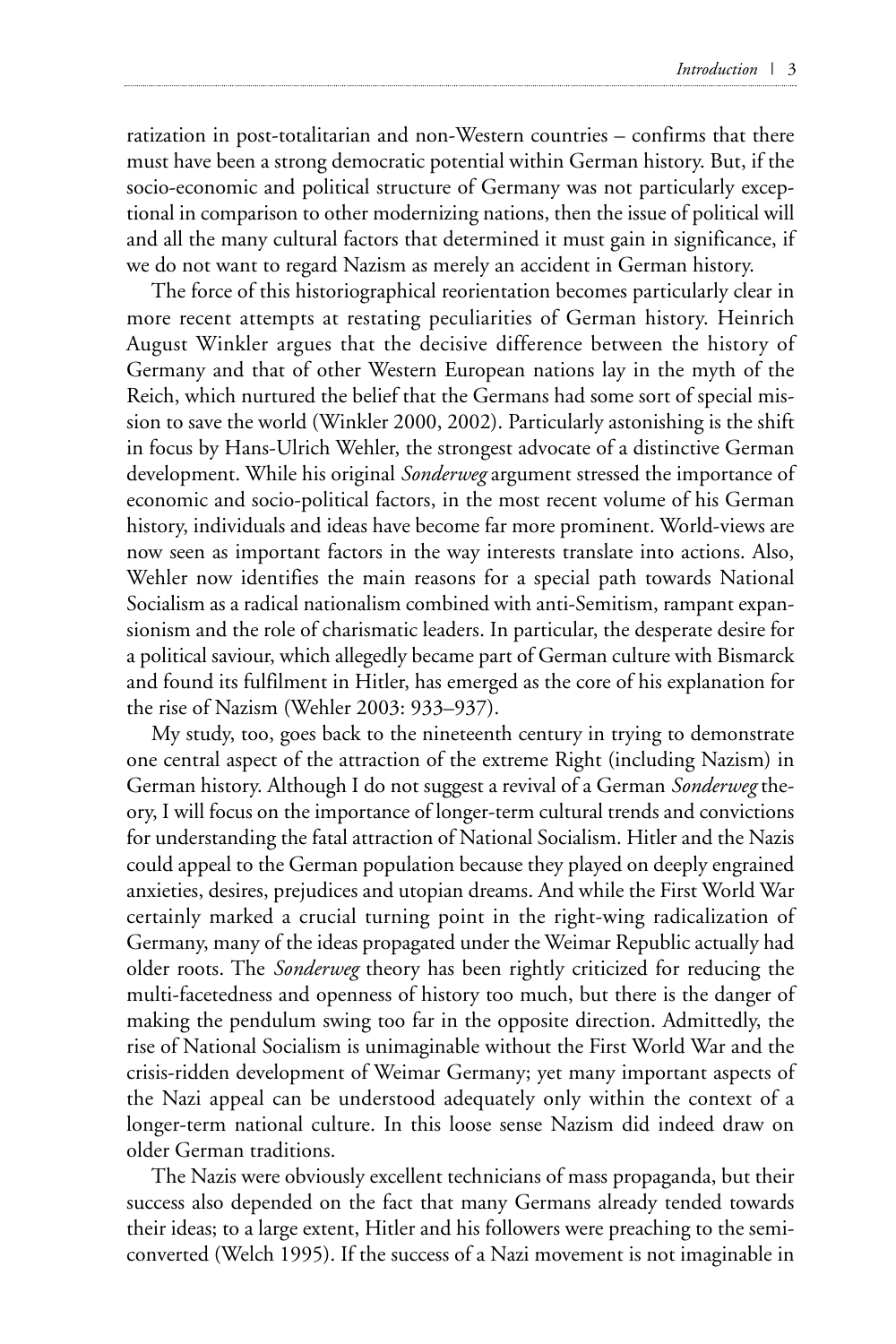simply any country and any epoch, that raises the crucial question of what aspects of Germany's political culture made Nazi propaganda fall on such fruitful ground. My answer to this will take us back to the nineteenth century, to discover the roots of a forward-looking extreme Right, to the First World War and the 'ideas of 1914' as a decisive turning point, and to the Weimar Republic, where the Conservative Revolution and Nazism eventually triumphed in destroying Germany's first democracy and establishing a populist authoritarian regime.

Histories that deal with the intellectual roots of the Nazis are often greeted with deep suspicion, because early examples contained little more than a collection of quotations showing the existence of similar ideas in Germany's previous past. ' The exaltation of the heroic leader', as one such argument stated, ' goes back through Moeller van den Bruck, Spengler, Lamprecht, Chamberlain, Nietzsche, Lassalle, Rodbertus, and Hegel, back to Fichte's *Zwingherr zur Deutschheit* … The Nazis said that might is right; Spengler said it; Bernhardi said it; Nietzsche said it; Treitschke had said as much; so had Haller before him; so had Novalis.'4 Studies of Germany's political culture have, however, long since moved much beyond such simplistic statements, and now situate the expressions of convictions within their historical context.5 They have also become much more careful about claiming causality and responsibility; just because one thing happened after the other does not mean there was a causal connection. Without denying the importance of other factors, however, thought processes clearly played an important role on the way to political actions. As Max Weber rightly argued, 'Interests (material and spiritual), not ideas dominate human action in the first instance. But the world-views, which are created through "ideas", have very often determined, like switch men of the tracks, the direction in which the dynamics of interests have steered the actions' (1988: 252). Humans live in a symbolic universe of meanings and representations, which shapes any experience of 'reality' and plays an important role in the motivation of actions.

This book does not argue for any deterministic causality between the ideas that it discusses and the rise of a radical Right. After all, intellectual and cultural history is better suited to discuss the meaning of events, not their causality. I am less concerned about direct political influences – this would require emphasis on political parties and right-wing politicians (see for example Schildt 1998) – than in ideas expressing desires for a right-wing turn. While they were most frequently expressed by an educated, predominantly Protestant middle class, whose mentality is thus most directly represented, its claim to express a more general mood of the age was not wholly unfounded, as is demonstrated by the role played by these ideas, often in vulgarized form, within the political visions of right-wing movements and parties (Stackelberg 1981: XI).

This book ends with the Nazi regime gaining and consolidating power. Such a fatal development – ending in war and genocide – raises difficult questions about responsibility and guilt. The answer is obvious with examples of direct political influence and temporal closeness; but with respect to other cases – especially con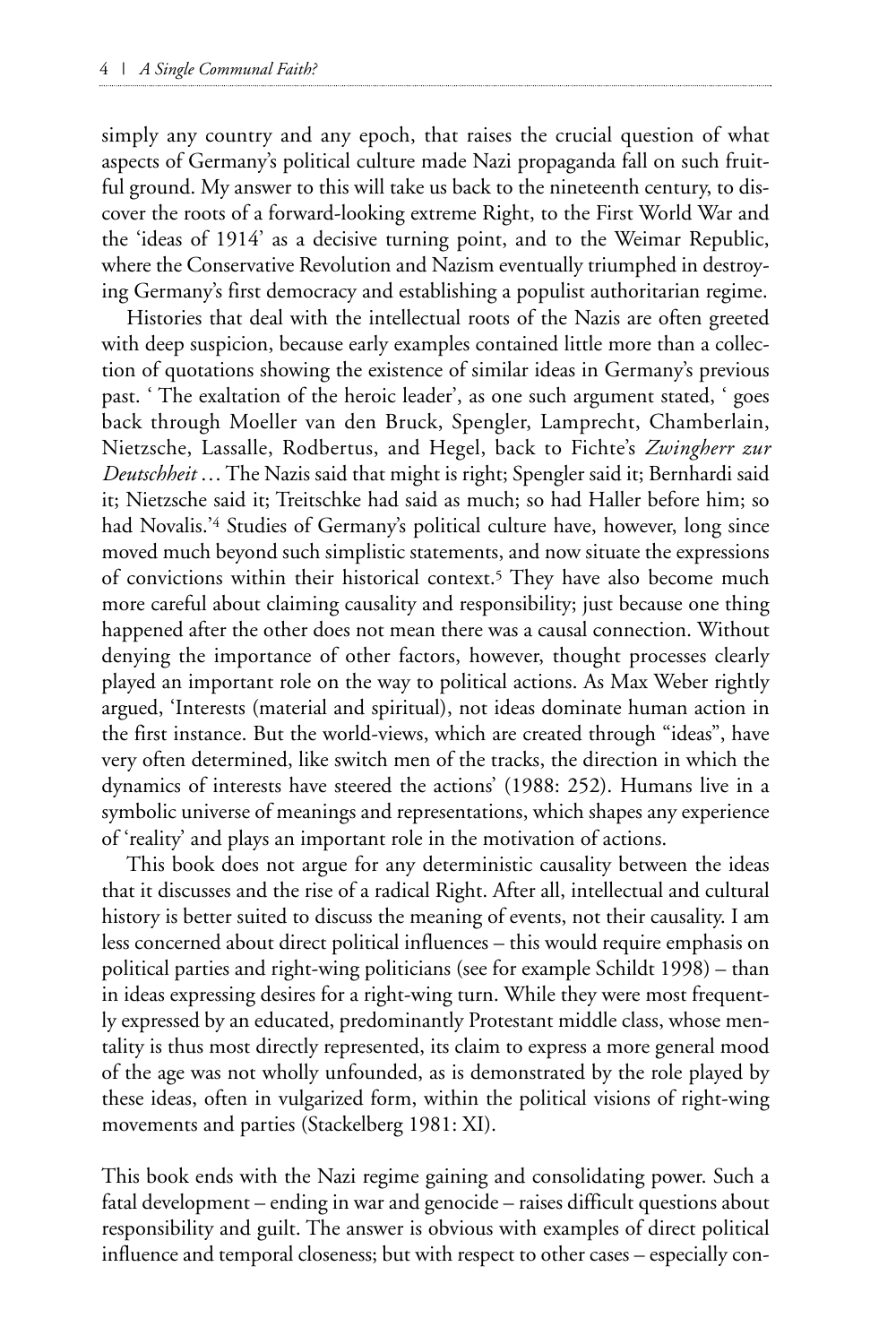cerning those who did not see themselves as part of a radical political Right, but whose ideas came to influence the shape of right-wing visions of the future – it is much less clear-cut. The philosopher Karl Löwith, for example, rejects the issue of guilt about the historical consequences of ideas by stressing 'the historical insight that "forerunners" have always prepared roads for others which they themselves did not travel' (1986: 200). In contrast, the intellectual historian Martin Jay rightly points out that only some texts are open to specific kinds of reading. 'The potential', he argues, 'for the specific distortions that do occur can be understood as latent in the original text' (1988: 33). After all, for an intellectual history, what is more important than the intentions of the individuals is the historical potential of their expressions, even if they are far removed from a literal interpretation.

Historians like Hans Mommsen, who advocate a strictly functionalist interpretation of National Socialism, have tended to minimize the role of ideology by stressing its lack of originality. All its ideas, they argue, have long been current in many different political formations, and so cannot be used to explain the stunning rise of Nazism, in contrast to other right-wing organizations, at one particular point in history. Such an argument confuses, however, the difference between a necessary and a sufficient cause. Emphasizing the importance of ideology does not imply a claim to mono-causality. Mental dispositions and cultural formations had to combine with other factors to make the 'seizure of power' possible. Furthermore, the historical influence of an ideology has nothing to do with its originality. What needs to be explained is exactly how Nazism could 'bring together and articulate a diverse … ensemble of ideological appeals', enabling it to reach out to a broader base of popular support than any other previous party in Germany (Eley 1996: 30).

An emphasis on ideas and cultural formations can provide important impulses for an understanding of Germany's political development in the first half of the twentieth century, but the concepts put forward in the, in many ways, impressive general histories mentioned above do not tell the whole story. While the myth of a superior Reich was certainly important, the singular focus on it is too narrow. After all, the belief in the special mission of 'our own country' is part of all extreme nationalism, and a whole variety of myths of national superiority abound in German culture and the culture of other countries (Smith 2003, 2001: 144). The desire for a strong leader or a charismatic saviour is a very common reaction to a crisis situation, and does not answer the more far-reaching question, that of why an 'unperson' (Fest 1977: 697–741; Kershaw 1998: XXV) like Hitler (and not somebody else) became the object of such a desire. Only a more general comprehension of the political culture allows a historically specific understanding of the call for a particular leader or, for that matter, for a specific nationalist worldview or religion.

Above all, we need to understand not only the content and function of the right-wing mind set, but also its appeal. The cultural roots of National Socialism had such devastating consequences that the large majority of historians have nat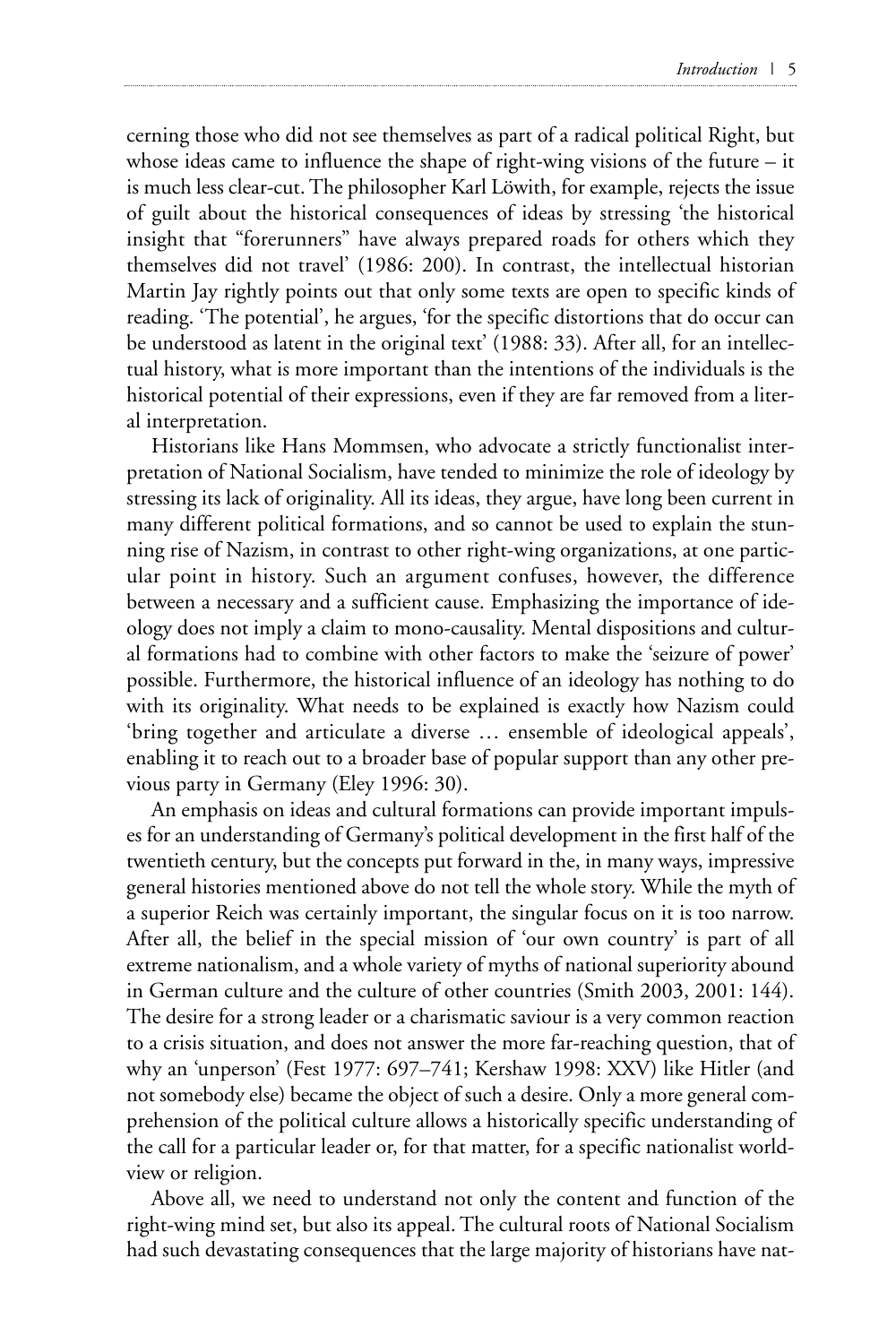urally concentrated on its political consequences rather than on its popular attractiveness, especially as many aspects of its ideology seem, from today's perspective, to be simplistic, far-fetched and blatantly self-serving. In contrast to such a functionalist outside perspective, the subjectivist dimension takes centre stage in my attempt at providing an explanation of why so many Germans tended towards the Right and Nazism. While they accepted dangerous ideas and repulsive actions, I argue that they often did so for reasons which appeared to them to be right and proper. Most damage was 'done in the name of high-sounding ideals and moral values'.6 This is not an attempt to play down or excuse the dark side of German history and its actors. Rather, it is the story of how 'normal people' were lured into following a highly dangerous political course for understandable, at times even seemingly harmless and idealistic, reasons. Such an endeavour means that we cannot keep these mentalities and ideologies at arm's length, but have to try to get into the minds of the people we study. 'What one wants to destroy', Walter Benjamin has claimed, 'one must not only know, one must, to do a thorough job, have felt it' (1966: 449).7 Instead of trying to identify a completely distinct tradition of the enemies of enlightened Western thought, as for example Ian Buruma and Avishai Margalit have done in their book on 'Occidentalism', I want to show its deep connection with Western culture as a whole, even with ideas many share to this day. However, understanding has nothing to do with accepting, and the dangerous consequences of these mentalities must never be glossed over. This double perspective on the subjectivist attraction and on the political function<sup>8</sup> promises not only a more differentiated view of the past but also lessons for the present, as it contributes to an understanding, more generally, of the lures offered by intolerant and violent fundamentalist political movements.

My main argument is that the desire for a *single communal nationalist faith* played a decisive role in the fatal attraction that Germans felt for the extreme Right. This covers the early attempts at creating a new collective faith out of art since the early nineteenth century, the gradual emergence of ideological political movements promoting the idea of a single communal faith, the radicalization in the First World War, the uncompromising break with existing conditions with the Conservative Revolutionaries of the Weimar Republic and the eventual success at winning the masses with National Socialism. During the whole period covered, Germany was deeply divided. The conservatives, rejecting a pluralistic society, were particularly aware of the many antagonistic milieus of regions, classes and religions. In the age of nationalism, Jews and other minorities were increasingly seen as un-German. Conservatives contrasted a divided society with their ideal of a harmonious ethnic community or *Volk*, in which a single communal faith would integrate the people within the nation and mobilize their support for national goals. Without such a communal world-view, they believed, Germany would be torn apart by clashes of socio-economic interest, ideological conflicts, class war and revolution. Such a nationalist faith had the chance to gain wider appeal because people were searching for a sense of identity and belonging,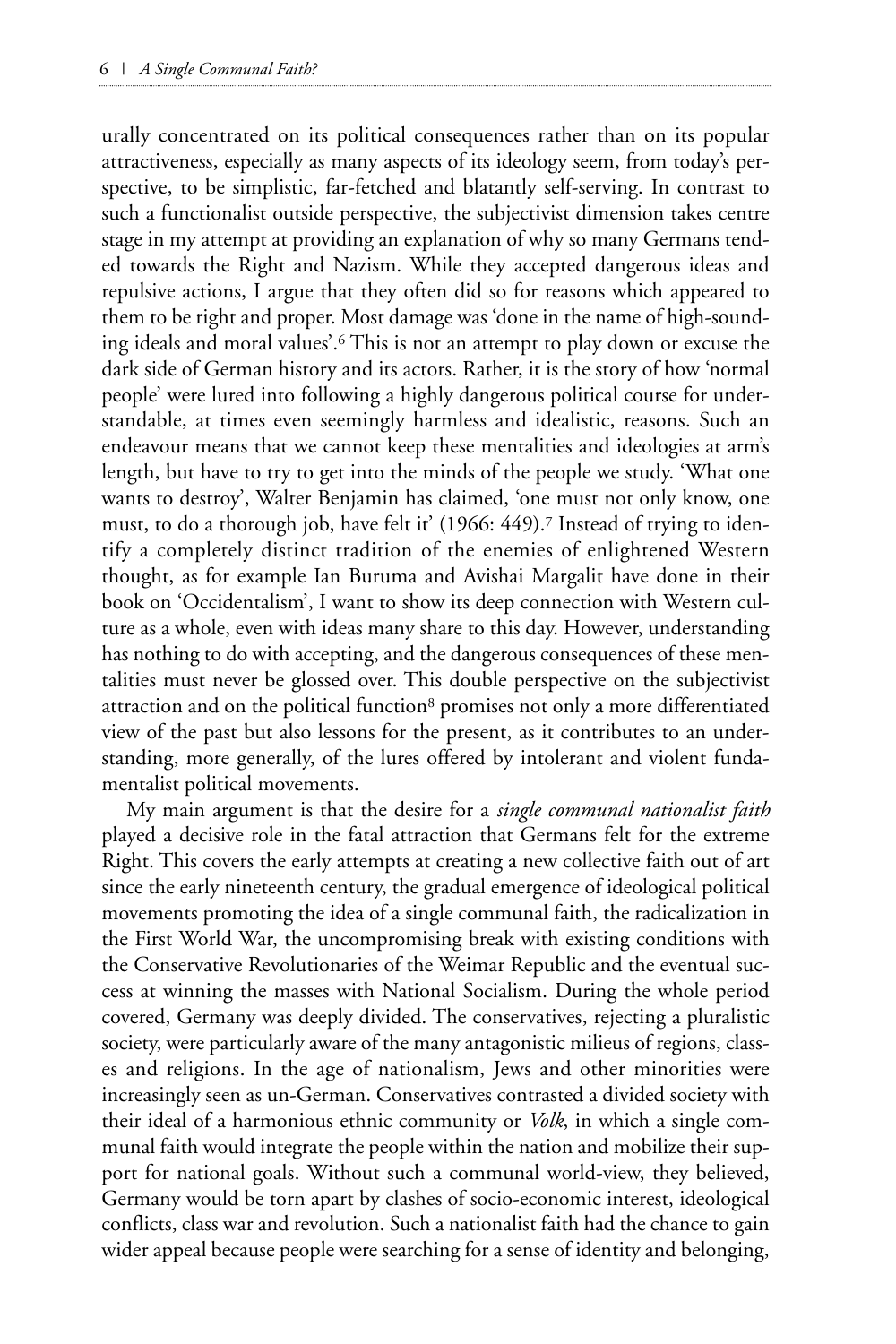a mental map for the modern world and metaphysical security. In a time of confusing ideological battles, the belief in the nation could appear as natural and beyond party differences.

In this book, the traditional conservatives, who attempted to maintain the status quo in a world of change, and the main conservative parties, whose policies were largely shaped by the material interests of their supporters, remain in the background; this struggle by conservative agricultural, and later also industrial, interests was largely defensive, and, as it did not help conservatism adapt to modern society, it was bound to fail in the long run. Instead, I examine those individuals, groups and movements which tried to preserve conservative values under new conditions. They realized the weaknesses of a static position. Could there be any realistic hope that the conservatism of the noble and agricultural classes would gain a wider appeal in a rapidly modernizing society, especially in competition with the different promises of progress? If traditional convictions had not been able to hinder the development towards a deeply divided society, why should they now become the cure? The ideological innovators I deal with were still conservative, because they held on to the belief of a hierarchically structured society with many social layers working together harmoniously, but they gradually came to be radical in rejecting current conditions and aiming for a different or alternative future.

My understanding of conservatism differs from the 'purist' definition of conservatism put forward most forcefully by Panajotis Kondylis.9 For him, conservatism is the ideology of the nobility in their fight first against the modern state – which does away with traditional law (including noble privileges) to gain direct access to all its citizens – and then against all the other parties of change. While I am persuaded by Kondylis's argument that conservatism *emerged* as the ideology of the nobility, reducing this political ideology to its origins creates more problems than it solves. Not only does he break with the common understanding of the term, thereby over-estimating academics' power to redefine language, but he also ignores the point that an ideology can widen its appeal. In the early nineteenth century, non-noble political Romantics joined the nobility in their praise of traditional law and feudalism. Many Germans – in particular civil servants and members of the middle class – came to accept the primacy of the community over the individual, patriarchal relationships between employers and employees, and the need for a hierarchically structured, authoritarian society. Instead of describing all this as liberalism, just because conservatism is supposed to have disappeared with the nobility (and thus ending up with a wholly diffuse definition of liberalism covering a whole range of antagonistic parties), it makes more sense to allow for conservatism to change and adapt to new circumstances.

In my terminology, 'the Right' is an umbrella term for all forms of conservatism and National Socialism. Traditional conservatism is an ideology closely related to the nobility (though also expressed by middle class intellectuals), which tries to defend traditional political and legal privileges against the rise of capitalism, constitutionalism and democratic participation. While traditional conserv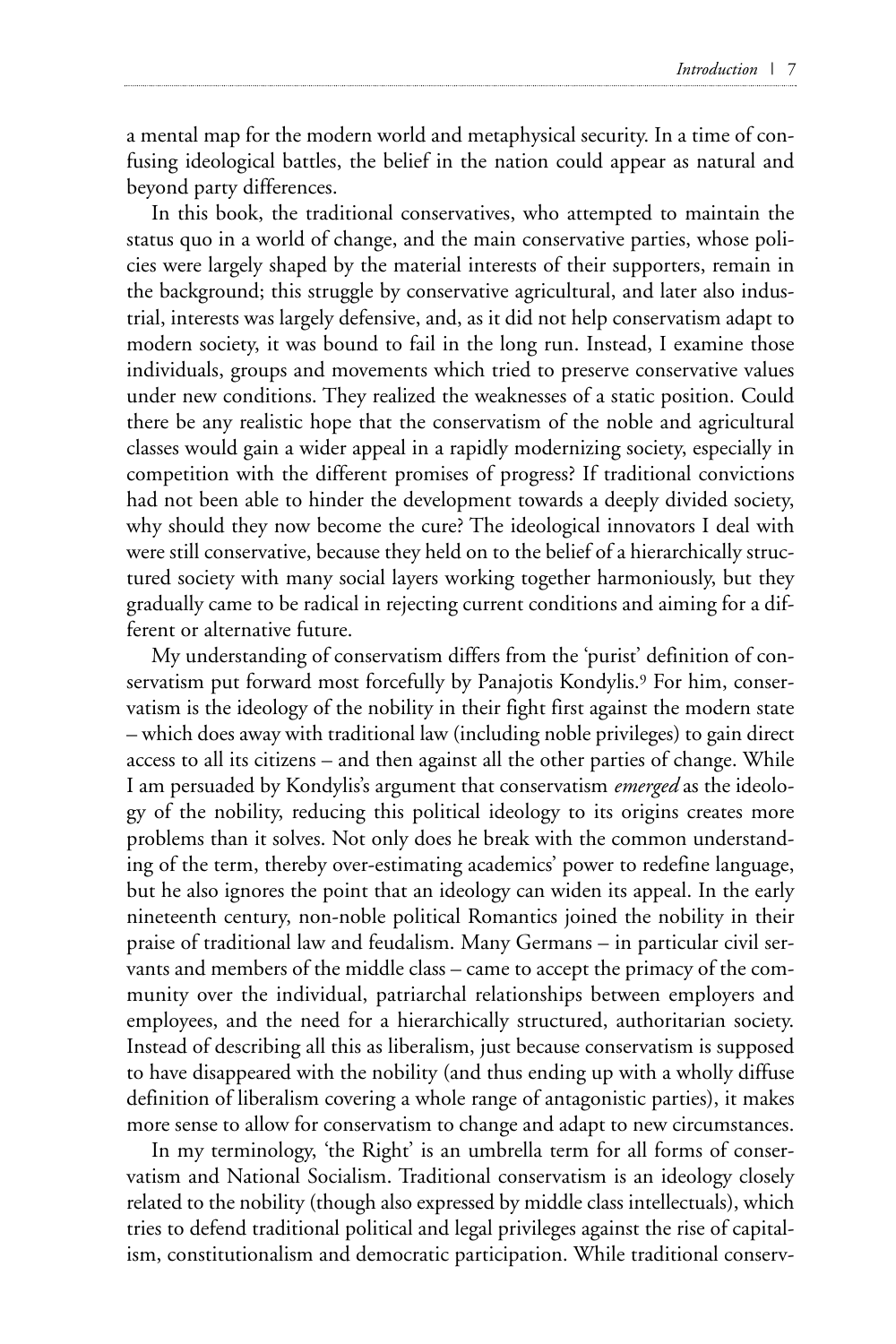atives thus fight a very specific battle, conservatism in a more general sense can take many different forms – but they all have in common the call for a hierarchically structured society. Against emancipatory demands for more equality, the term 'conservatism' covers all movements which insist on the need for authority and inequality. While traditional conservatives are predominantly backward-oriented, defensive and elitist, more adaptable conservatives can become populist and future-oriented in trying to develop an attractive vision of a hierarchical national community where all citizens would get their due. Their activities can lead to a historically successful conservative modernization, as for example in Prussia in response to the challenge of revolutionary France, but later they largely failed to provide adequate long-term answers to the problems German society faced. They were still part of a conservative Right, because they remained committed to authority and inequality, but at the same time they became revolutionary in trying to overturn existing conditions. The extreme Right is further characterized by an emphasis on populist mass politics (which also includes the promise of social change to win the masses), political violence and a glorification of heroism, war and expansionism. Nazism was thus a movement of the extreme Right.

The term 'Conservative Revolution' is a technical term for radical conservatives after the First World War who wanted to replace the Weimar Republic with some sort of authoritarian regime, but conservatives advocating revolutionary change emerged much earlier (to distinguish the specific name and the wider characterization, I shall write the latter in the lower case). Most of them did not have much of an immediate political impact, but they established a reservoir of concepts and ideas that larger movements could draw on in crisis-ridden times.

How can we characterize these conservative or right-wing revolutionaries? Above all, they tended to be extreme nationalists.10 The nation was glorified, it became the highest value on earth, it could demand unconditional loyalty. Service to the nation became the highest imperative, feeling part of the nation the highest value. Germans or the Germanic race were allegedly superior to other people; they were frequently seen as having been selected for a historical mission such as spreading their culture or acquiring a hegemony. When nationalism emerged in Germany in response to the Napoleonic invasion, it was a revolutionary idea wanting to replace the existing states and dynasties by a Germany which existed only in the nationalist imagination. Despite mostly wanting to limit political rights to propertied German men, it aimed, in principle, at giving every citizen a stake in the new nation through the rule of an egalitarian law, ownership of property, and some form of political participation. While traditional conservatism opposed these demands and the whole nationalist movement as a threat to the existing order, some 'white revolutionaries' gradually came to appreciate the usefulness of nationalism as an ideology of integration and mobilization. As such, a central aspect of the nineteenth century's search for a single communal faith was the emergence of a conservative nationalism which tried to promote identification with the nation in order to maintain social order and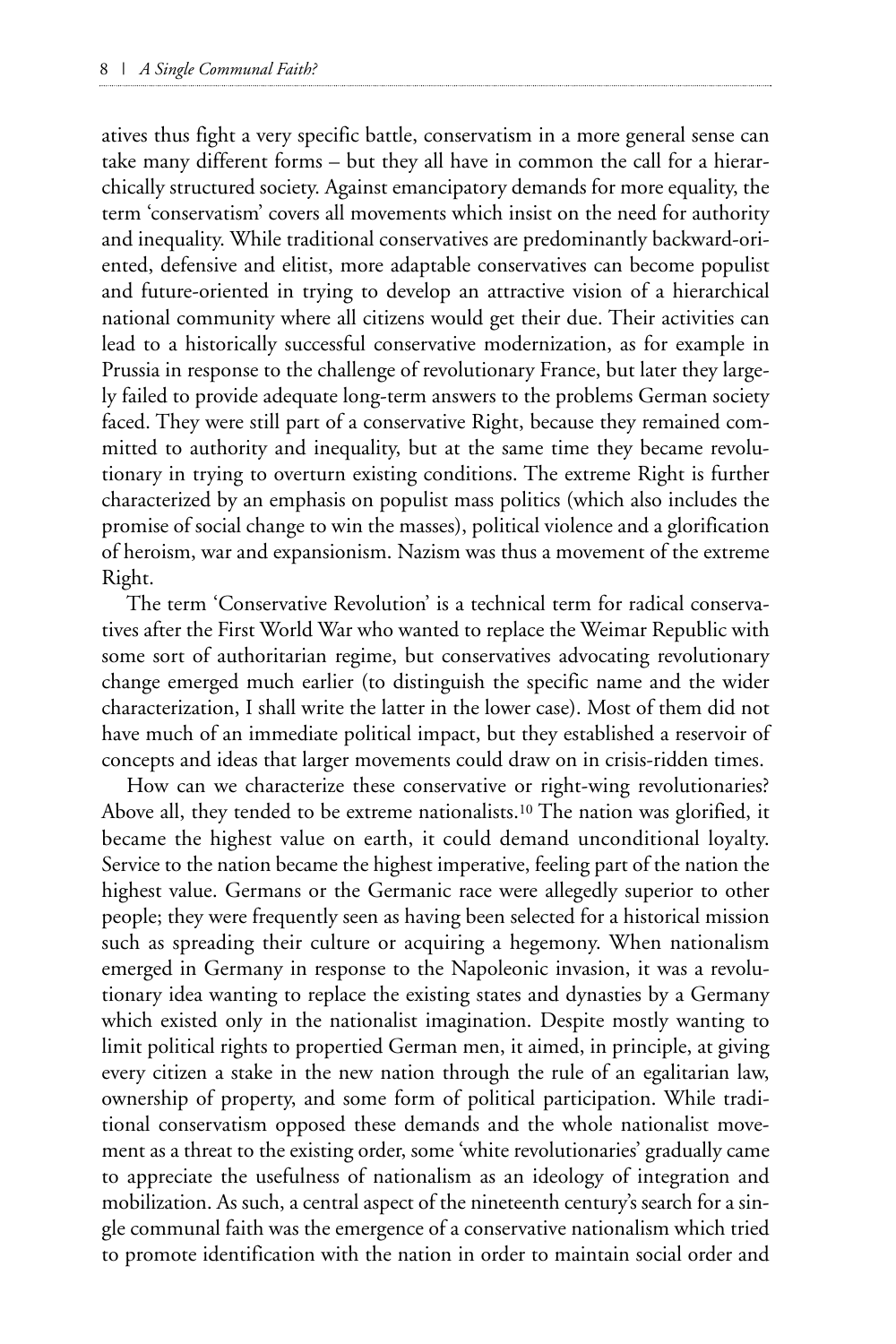provide increased power in international conflicts through the conscription of soldiers prepared to fight for their country and a home front unquestioningly backing the war effort. As national identity built on the construction of a communal ethnic past and eternal national values, conservatism could easily find topics with which to connect. Both nationalism and conservatism stressed the need for an authentic link with the past and for a sense of community beyond political disputes. Although nationalism could obviously be defined politically in many different ways, it was easier for Monarchists to draw on historical traditions than for Democrats or Socialists to do so.

While Bismarck and others regarded nationalism as a means to maintain the monarchy and the social status quo, its critical dimension could not be erased. Elites used it to control the masses, but it could also be turned into an attack on the existing order. If nationalism aimed at promoting solidarity among its citizens and towards the nation as a whole, it needed to advocate a sense of identity and community. Such ideals, however, involved the possibility that they could be used as yardsticks for passing critical judgement on existing conditions. Thus an ethnic nationalism became, as we shall see, a key ideology for conservative revolutionaries to challenge the status quo. From Romanticism onwards, nationalists drew the picture of a communal past, of eternal ethnic traits and of a common destiny for the German people or *Volk*. Such an idealized image of the *Volk*, constructed, of course, according to different ideological preferences, was then used to criticize the alleged shortcomings of existing conditions. While nationalism demanded close emotional ties of communal solidarity, the reality was marked by divisions and conflict or, at best, by a pragmatic balancing of divergent sociopolitical forces. Such a *modus vivendi* or power balance came to be seen as deficient, and gave rise to the call for a community based on a glorified common past, a present national solidarity and a communal future destiny. The social scientist Ferdinand Tönnies, who pinpointed these notions and the sentiments connected with them with formidable precision in his work *Community and Civil Society* (first published in German 1887, engl. 2001), distinguished an allegedly natural community based on common heritage, warm solidarity and shared beliefs from a society held together by impersonal structures, in which members act solely according to their personal interest. While Tönnies merely hinted at his wish for the regeneration of a community spirit, others were more outspoken: the call for the creation of a true community became a central rallying cry for a radical Right in their challenge to the existing order. From the beginning, conservative nationalism thus had the potential to become revolutionary in its attempt to realize their ideal of a nation.

As nationalism preceded nation building, Germany's national identity focused less on a political entity (although territorial structures such as the former Holy Roman Empire continued to play a role), but on a communal past, a communal culture and a communal race. Before German unification in 1871, it was hotly debated whether Germany should include Austria and other territories, and many ethnic nationalists such as the Pan-Germans regarded the newly founded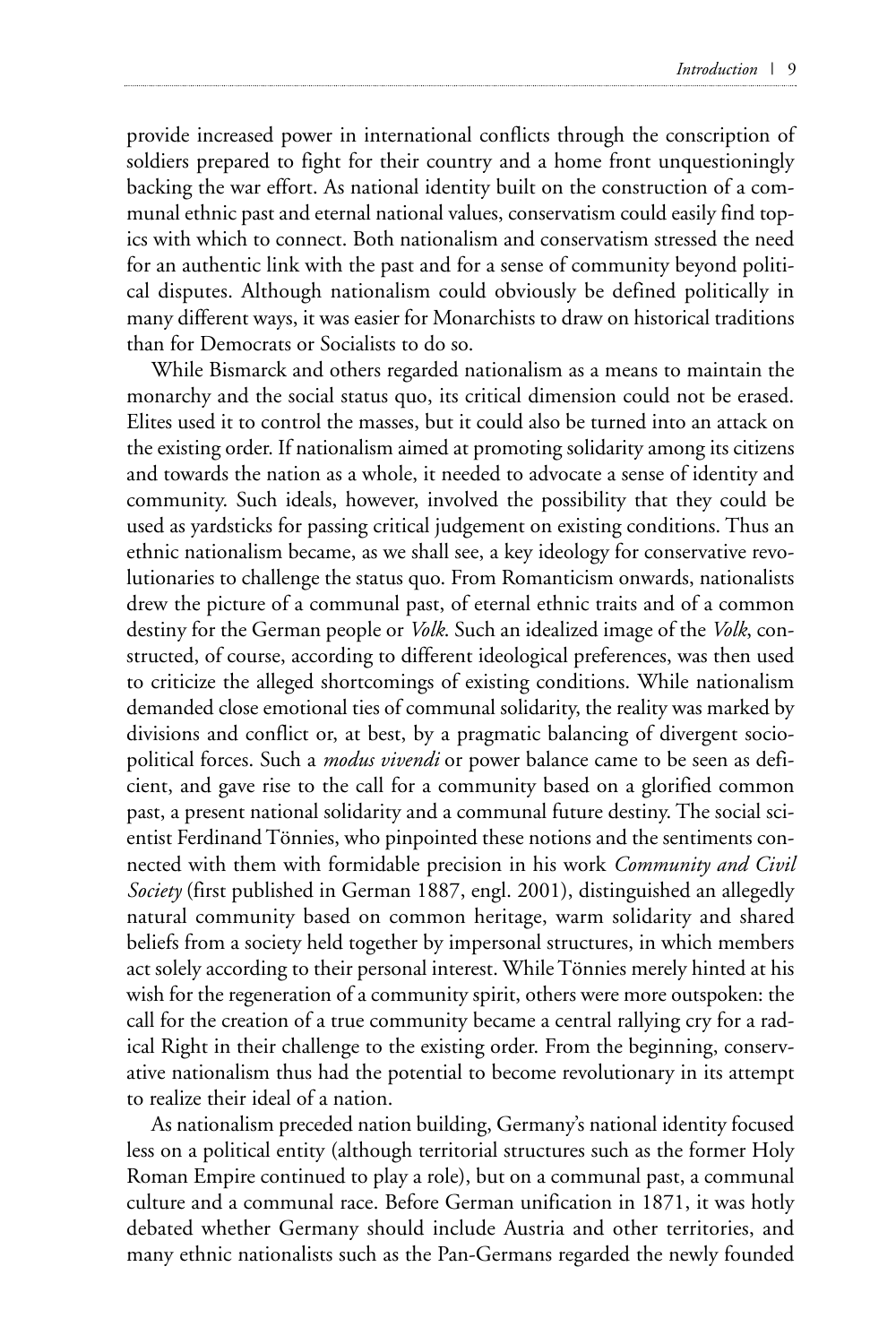Reich as deficient because it did not include everyone they regarded as Germans. The difference between long-established political states like England and France, which gradually acquired a national identity within the existent state, and nationalist movements which mobilized a feeling of ethnic identity to form a nationstate, has motivated the distinction of types of nationalism. As early as 1907, the eminent German historian Friedrich Meinecke, in his book *Weltbürgertum und Nationalstaat*, contrasted the German *Kulturnation*, where Germanness is dependent on sharing the same cultural past and speaking the same language, with the older *Staatsnationen*, where the nation is defined by its territory and citizenship by place of birth and residence. The former stresses a shared cultural background, the latter, active participation in the same political entity. Influenced by Nazism, the historian Hans Kohn (1967) used a similar distinction to explain the difference between a more democratic development in Western and Eastern Europe, with Germany being classified as part of the East. He distinguished between a voluntaristic nationalism, where the rational calculation to belong together constitutes the basis of the nation, and an organicist nationalism based on a common origin of culture or race. While the former sees the nation as a voluntary association of individuals, the latter regards it as a seamless, organic whole where the collective is more fundamental than the individual. The former is based on the idea of a rational contract between individuals to work together; for the latter, belonging is an individual's historical fate.

These dichotomies are too crude and polarized to describe any nationalism fully, as all nationalism tends to contain both elements. Apart from states constructed as bureaucratic units by colonial rulers, nations tend to build on some ethnic core; this ethnic core, however, does not automatically lead to the emergence of a nation, but needs to be mobilized, shaped and constructed.11 A liberal or progressive nationalism in Western Europe also tended to believe in a communal ethnic past and national traits, while the allegedly 'organicist' nationalism of Central and Eastern Europe frequently combined with calls for more liberal or democratic rights. In territorial discussions, ethnic and non-ethnic arguments were also used by the same nationalists. The dream of a future Germany, for example, was deeply connected with the call for a fundamental change to the political system of rule, ethnic arguments were largely rejected when minorities within the German lands like Poles or Danes wanted to go their own ways, and notions of a hegemonic medieval Reich were used as early as the revolution of 1848 to legitimate territorial demands: 'the Netherlands, the Flemish part of Belgium, Alsace and Lorraine, the Balkans, Bohemia, Moravia, the Polish-speaking Prussian province of Posen, Trieste and southern Tyrol – all were now declared part and parcel of the German nation, even if only a minority of their population was German-speaking. Germany was to stretch as far as possible from the North and Baltic seas in the north to the Adriatic and Black seas in the south' (Berger 2004: 57. See also Baycroft and Hewitson 2006). More generally, every nationalism, is, as John Breuilly reminds us, 'a form of politics' (1993: 1), and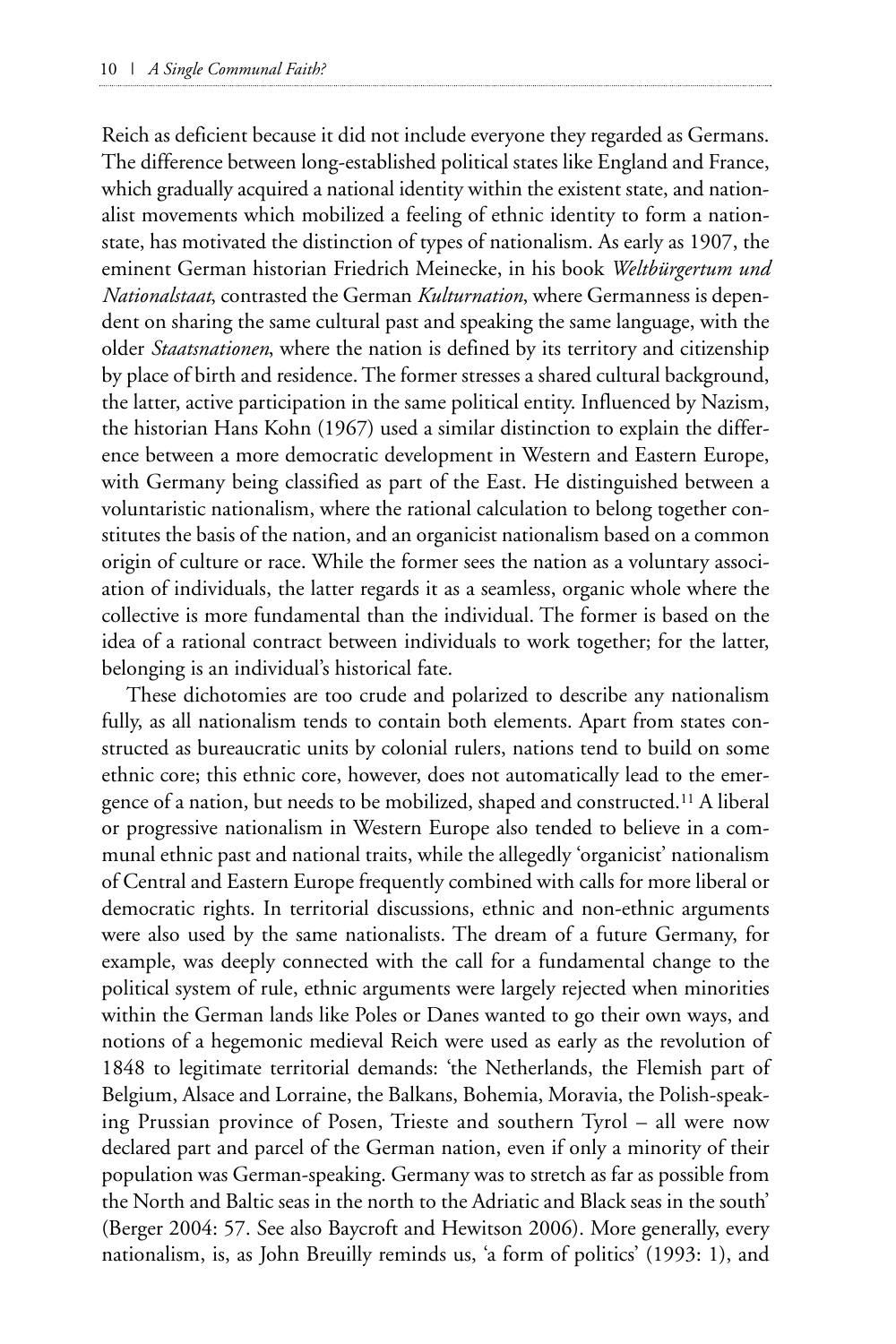cultural or ethnic arguments are obviously never free of political bias and purpose.

The fact that it is impossible to draw a clear line between a civic nationalism on the one hand and an ethnic or cultural one on the other, has led historians like Stefan Berger and Mark Hewitson to reject the distinction completely. While I accept that, for example, Hans Kohn's value-charged distinction is too crude to do justice to the many variants of nationalism present in any given country, I still think that it is useful to distinguish between nationalisms emerging within an existing state and nationalisms calling for the creation of a new nation-state. While in both situations a whole variety of national convictions can emerge, it stands to reason that the latter type tends to use more ethnic and cultural arguments. Such a distinction thus remains, I believe, useful if the forms are understood as ideal types, which do not match reality, but help towards a more systematic understanding. German nationalists, who had to find reasons to justify the call for a unified Germany, which would overcome existing political boundaries, particularly stressed the importance of an ethnic heritage, eternal national characteristics, and the need for a single communal faith in order to unite all true Germans. While it was for a long time connected with a liberal agenda, this did not stop nationalist enthusiasm over a conservative unification in 1871. A tendency towards ethnic and cultural arguments was even more pronounced, when conservatives started to argue in nationalist terms, as they wanted to promote a sense of community and loyalty to the nation without altering the political and social status quo. In such an emphasis of a right-wing German nationalism on cultural, and often racial, homogeneity, it tended towards stressing the community over the individual, ethnicity over the state, communal characteristics over political will. Right-wing German nationalism therefore clearly leant towards what Anthony Smith names 'ethnic nationalism'. In much of the thinking considered here, the nation appears as a community of common descent and a common culture. The ethnic community or *Volk* is not seen to be based on free will and choice, but to determine the members of the community prior to any rational decision. Humans, it is emphasized, are born into a community. Therefore they share collective traits and a collective destiny, whether they like it or not.

In line with the 'classical' interpretation of scholars like Fritz Stern (1961), Kurt Sontheimer (1983) and George Mosse (1981),<sup>12</sup> Claudia Koonz takes the idea of an ethnic nationalism one step further by speaking of 'ethnic fundamentalism'. She interprets Nazism as a fundamentalism because it allegedly 'claims to defend an ancient spiritual heritage against the corrosive values of industrialized, urban society' (2003: 13). While the comparison with fundamentalism is a fruitful suggestion, such a characterization as essentially anti-modern or atavistic ignores the many modern elements within Nazism and the German Right as a whole (and indeed in other fundamentalist movements), which scholars have increasingly recognized over the last two decades.13 Of course, many right-wing nationalists praised the Germanic past; yet, in reality, the extremist ones showed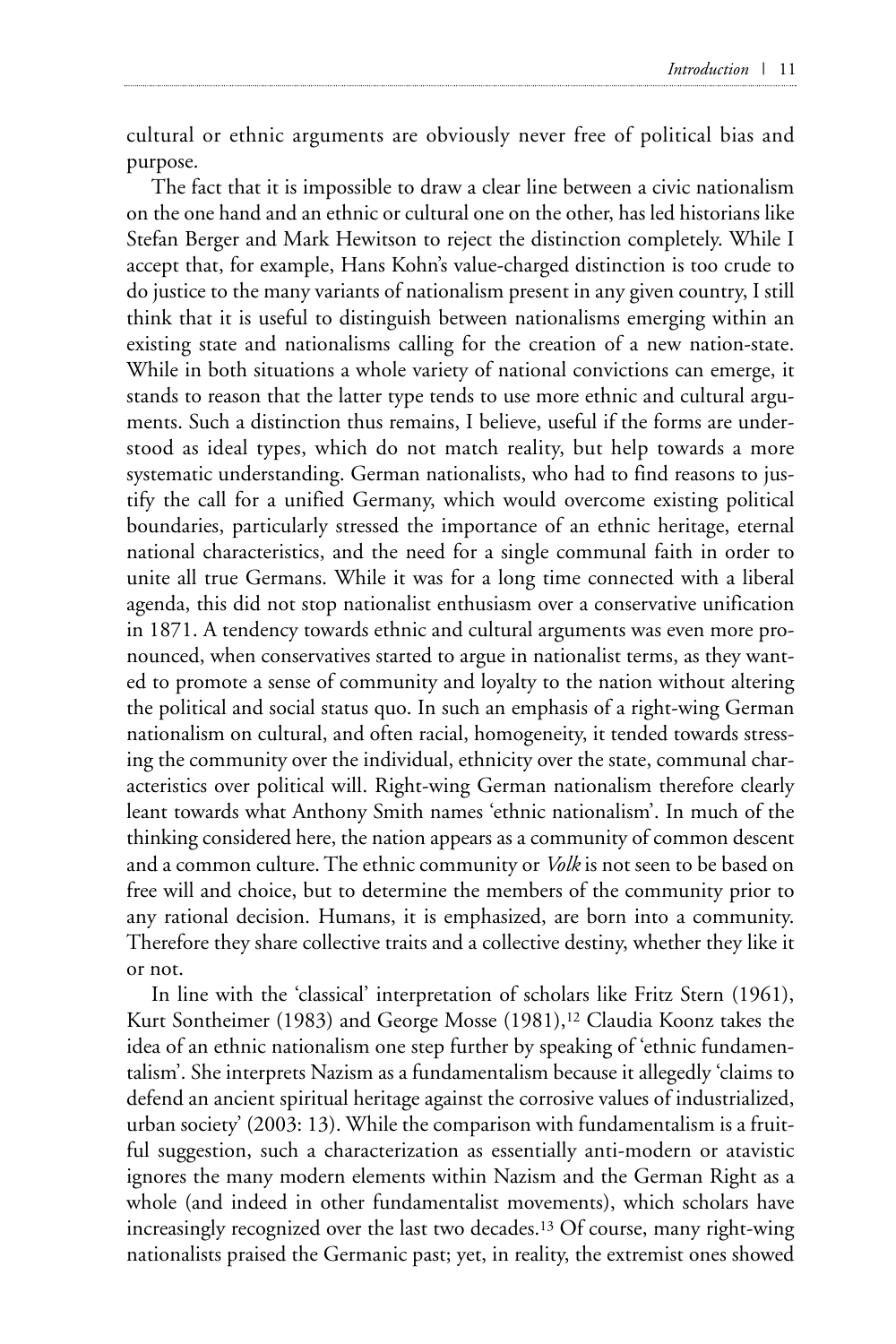little respect for handed-down traditions and institutions.14 Instead, not unlike the progressive forces, they wanted to realize their own visions of the future, largely using the past as a shopping centre where they could pick whatever they fancied. The politically decisive conservatives were conscious of the fact that the historical clock cannot be turned back, but they wanted to combine their sociocultural convictions with the modern world of industry and technology. Furthermore, the sheer multitude of right-wing beliefs emerging after the middle of the nineteenth century reveals that these did not grow out of a solid tradition, but instead were subjective, wilful constructions. Conservatives claimed that it was only difficult times which forced them into adopting new views and measures, but this is simply part of the conservative ideology. In presenting themselves as purely reactive, they claimed to be apolitical and non-theoretical at heart, forced only by desperate conditions to enter the political arena. In truth, they not only competed with the left, frequently taking inspiration from the tactics of their political enemy, but they also developed their own hopes and ambitions for a revolutionary change to what they regarded as a better hierarchical and harmonious nation. Conservatism did not only win support from the losers in the modernization process, but also harnessed the aspirations of many who were comfortably placed in modern society. It participated in the glorification of modern means, in the progressive belief that human will can improve the world and in the aesthetic cult of self-realization. Against the idea of an atavistic 'ethnic fundamentalism', I therefore try to show that right-wing nationalism in Germany is not an anti-modern, but a modern political movement.

Similarly, I do not see that Jeffrey Herf's widely used concept of 'reactionary modernism' overcomes the difficulties connected with the multi-faceted nature of the German Right, including Nazism. While his insistance that parts of the Right reconciled themselves with modern technology since the First World War (1984: 1 f.) has been historiographically important, he does not recognize that this trend goes much further back in time. In addition, Herf reduces the highly diverse nature of National Socialism to one fundamental characteristic. But while the Nazis were certainly prepared to use modern means, their success depended on their wide appeal to very different groups. What was new, in comparison to other right-wing movements, was not their openness to technology but their success in presenting a vision of the future broad enough to rally together extremists and moderate conservatives, arrogant functional elites and large parts of the lower middle class, workers, agrarian romantics and engineers. Finally, Herf's conviction that the radical Right was reactionary is problematic (Rohkrämer 1999b). Of course, the Right rejected liberal and democratic ideas, but their more realistic, innovative and historically influential thinkers did not suggest a return to medieval or absolutist political systems or ideologies. Instead, they searched for innovative ways of integrating the masses into a hierarchical society by formulating a new communal faith. Their visions of the future incorporated elements of the past, but also some present ideals, and the arrangement as a whole was new, motivated by current concerns. It could contain the promise of security through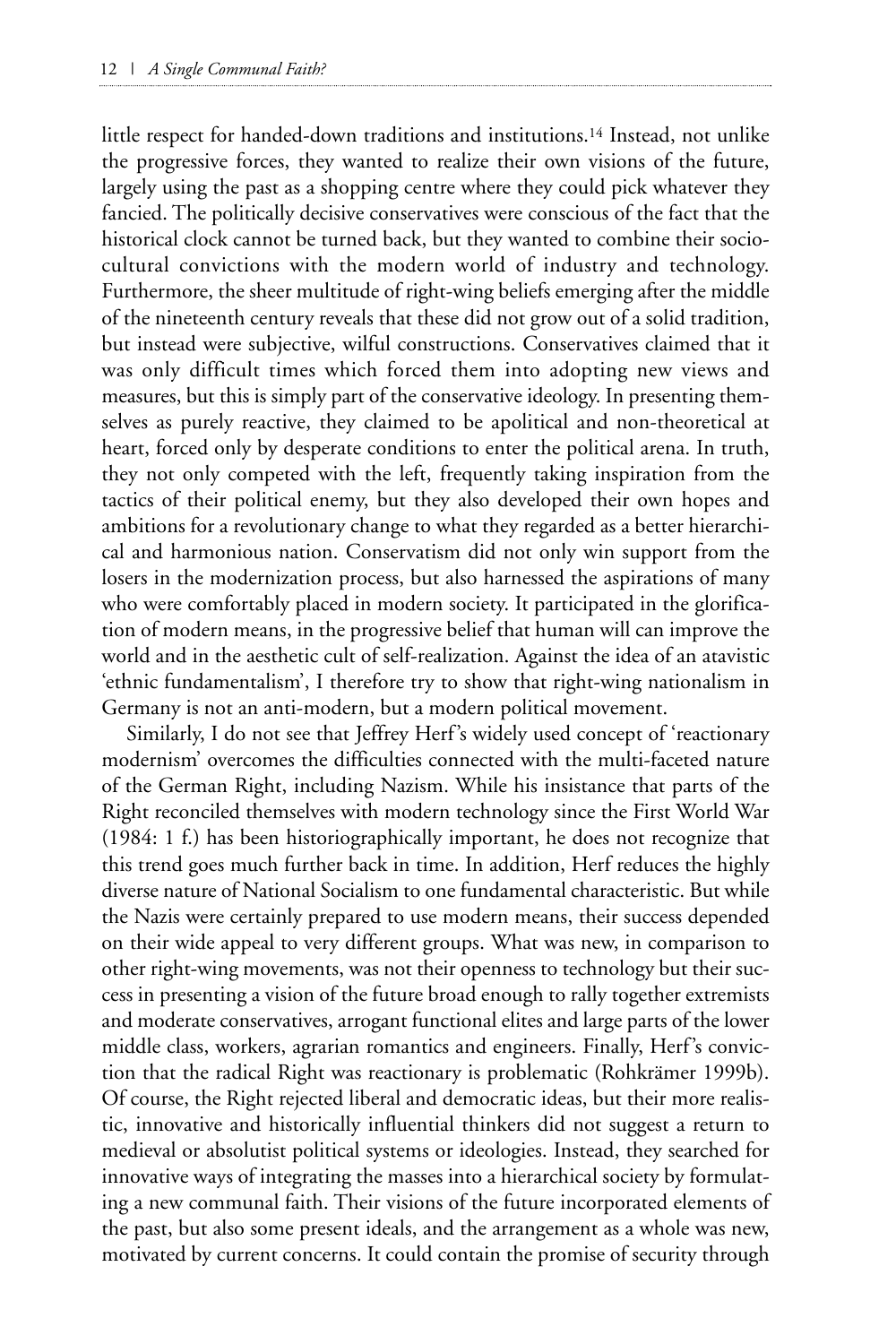advocating established and familiar conditions, but it could also appeal to the wish for change. The traditional and pragmatic elements are too important in right-wing thought to call the ideology a utopia, but it certainly contained utopian elements – which, I shall argue, were crucial for its popular appeal.

During the last decade, the term 'political religion' has experienced a renaissance. The work of Eric Voegelin (1996, 1952) in particular has proved an inspiration, but that of Raymond Aron, Jakob Talmon and others has also been significant (Maier 1996 ff.). George Mosse (1975) was a key figure in applying the term to German nationalism, a large number of German scholars, most convincingly Klaus Vondung (1971) and Sabine Behrenbeck (1996), have put this concept into the centre of their studies, and Michael Burleigh emphasizes it in his history of the Third Reich. As the term 'faith' in the title of the present book indicates, I agree that right-wing nationalism took on many characteristics of a religion: it tried to explain the whole individual and collective existence, to prescribe an allegedly right way of life, and to offer an ultimate meaning in the existence of the nation. Some values, objects and people appeared as sacred: the homeland was regarded as holy, every snippet from the Germanic past was valued, historical figures were idolized in public ceremonies, monuments were built to recall the great moments of the past. Awe-inspiring rituals of worship brought together the community of believers in nationalist services. Exemplary figures from the past, such as Hermann the Cheruscan, Luther, Frederick the Great and Bismarck, were seen as saviours, and the potentially eternal existence of the race or nation was offered as a way of overcoming death. While there was no promise of an individual life after death, many religions – ranging from that of ancient Greece to a number of modern Protestant theologies – have not done so either. And many believed in the special value of Germans as superior beings chosen for a historical mission, which, if accomplished, was supposed to lead towards a new paradise on earth. A cult of heroism promised an eternal existence in the memory of the nation for those who died for their fatherland. For the hard core of extreme nationalists, this ideology could undoubtedly gain the quality of a religion, if we define religion in the sense of Emile Durkheim as 'a unified system of beliefs and practices relative to sacred things, that is to say, things set apart and forbidden, beliefs and practices which unite into one single moral community … all those who adhere to them' (1915: 47). They desired to overcome the tension between religious and wordly authority – so fundamental for European history since the Middle Ages – by having a single communal faith with a total scope. It was supposed to fulfil metaphysical needs, inspire cultural production, provide a moral code of conduct and be the fundamental guide to all social and political activities.

However, there are also problems with classifying extreme nationalism as a political religion.15 While nationalism could reach levels of religious intensity, it could also be much more pragmatic in trying to promote social stability and collective strength. As it could build on very powerful emotions, it was not simply, as the older historiography had it, a manipulative tool to integrate the masses, but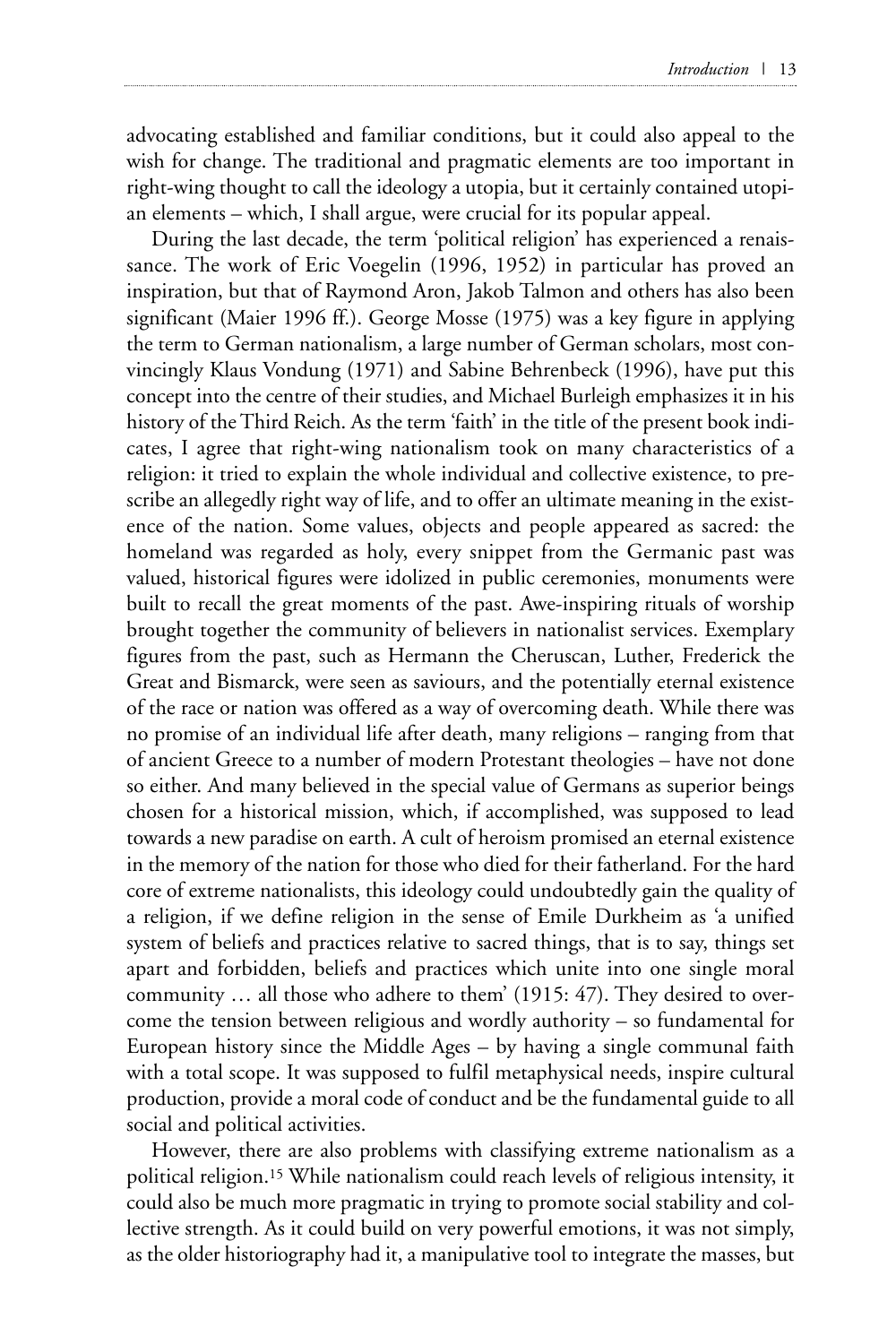it did also serve that function. The idealistic search for a communal faith was deeply intertwined, as we shall see, with the political will for a single communal world-view as a strategy for stabilizing and strengthening the nation.

Some zealots wanted to turn nationalism into a religion with its own rituals and symbols, but others, especially the politically more successful movements, preferred a more open and multi-faceted set of beliefs. While a minority of extremists wanted to replace Christianity with a Germanic religion, most – including Hitler – envisaged, or at least left space for, a more pragmatic 'division of labour': nationalism would determine all worldly values and actions, but Christianity could still provide a metaphysical answer to the question of personal redemption.

The term 'political religion' is too narrow, because it does not account for the variations within the drive for a single communal nationalist faith. It belittles the many pragmatic arrangements with the world, the frequent emphasis on scientific foundations in nationalist thought, and the will for political change. Rightwing nationalism proved popular, because it was an ideological field in which followers had to adhere to some key beliefs and taboos, but were also invited to make up their own ideas within the many undefined areas. Although nationalism stated a belief system for worldly matters, it left (apart from a radical fringe) transcendental questions to a vaguely defined Christian faith. Religious symbols and forms were frequently used simply to create a sacred or uplifting atmosphere, in other words for the effect only. The individual will to create and manipulate was often, as we shall see, stronger than the wish to adhere to a sacred truth.

The term 'political religion' also conceals the close cooperation between nationalism and German Protestantism, which became, in many ways, a politicized religion in support of German nationalism. Crudely put, Eric Voegelin and others have described the following process. Modernization was accompanied by secularization; such a loss of religion left a dangerous void; people felt disoriented, thus becoming susceptible to the lures of 'political religions' offering a clear-cut world-view. Historians of religion, however, have revealed a much more complex story in which religion is not simply a passive victim of modernization (Lehmann 1997; McLeod 2000). Most important for our topic is Protestantism, because Catholicism as the other dominant religion in Germany largely maintained its strength and distance from secular ideologies. Protestant theology, in contrast, was very much part of modern debates. Questions about the status of the Bible were raised less by atheists than by theologians trying to develop an upto-date faith by squaring Christianity with modern knowledge. They discovered the historicity of the biblical text, noted contradictions between its different parts and had increasing difficulties believing in miracles. Many came to see the Bible as a collection of human contemplations about the godly, thus essentially equating its status with other mythical or historical stories. If the Bible was no longer seen as the one exclusive revelation of God, then God could also be discovered in other ways: 'in art, literature, or scholarship' (Williamson 2004: 15), in nature, history and political events. Jesus could appear as an exemplary figure, turning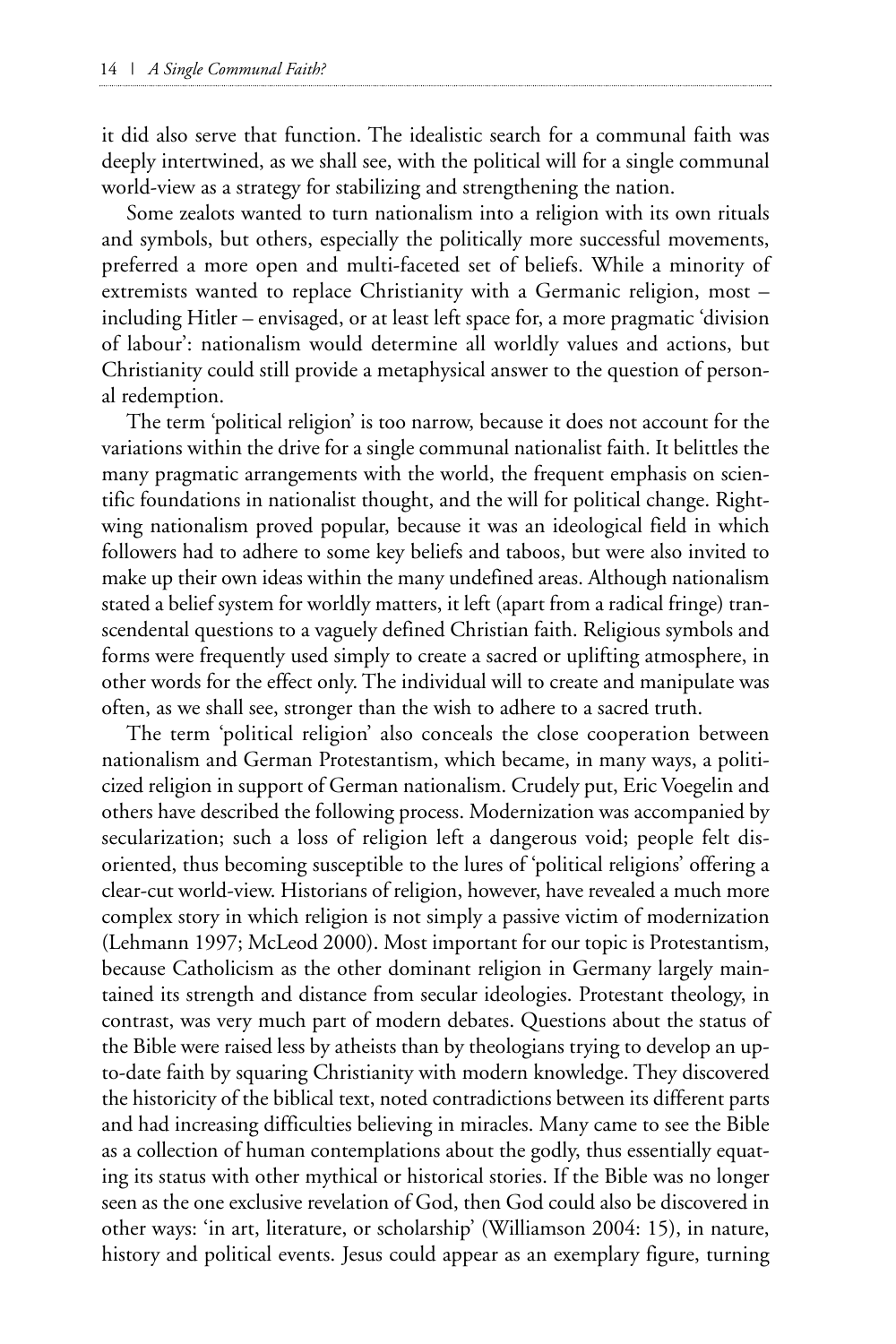Christianity into the call for an ethical life. Serious doubts about the Bible as literally the word of God thus opened the path for Protestantism to combine with many other beliefs and political convictions of the time. Church attendance dropped throughout the nineteenth century, first among the educated middle class, then in particular among urban workers, but the more worldly beliefs frequently remained deeply connected with a Protestant orientation. Protestantism was open to right-wing nationalism, as the church had long been close to the state, and many nationalists came to regard Luther and the Reformation as genuine parts of German ethnic identity. While secular ideologies gained religious attributes, we can also see a politicization of Protestantism.

'Political religion' is thus not a wholly appropriate concept for the phenomenon studied here, but it is useful to highlight one important aspect: that nationalism could become, for ardent believers, the ultimate source of truth and an unquestioned authority. Some, indeed, adhered to it with unquestioning faith. Like a religion, extreme nationalism claimed to hold the truth and to set the rules for the right way of life. It demanded sacrifice, even the ultimate sacrifice of giving one's life for the fatherland. Although it tolerated the Christian belief in personal redemption, it claimed ultimate authority in the political sphere. In earthly matters, Christianity was to fall in line with nationalism, not vice versa. The churches were still the prime consoler in questions of personal suffering and death, but politics was increasingly governed by ideologies with religious overtones. While Catholicism at least maintained an extra-national authority with the Pope and a strong political wing with the Centre Party, politically Protestantism largely moved in the wake of nationalism.

The term 'communal faith', which I have decided to use in this book, deliberately alludes to the many religious connotations of the search for a shared world-view in Germany between 1800 and 1945 without being as restrictive as terms like 'political' or 'secular' religion. It encompasses attempts to develop political religions in the strict sense of the word, but also other (for example, pseudo-scientific) beliefs in an absolute truth, the desire for a new communal mythology or the claim to absolute authority of one world-view in the public sphere, while allowing for a variety of different personal religious convictions as long as they are compatible with the public world-view. *In extremis* it thus means the totalitarian desire for a shared faith from which a single communal purpose emerges; in a more open sense it tends towards tolerating a variety of personal convictions, as long as they come together in a single communal political mission or a civic religion. From an analytical point of view it is obviously not ideal to have such a loose term, but exactly this openness makes it more adequate to encompass the historical reality, which does not fall neatly into the two categories, but is largely situated in the space in-between. Even the expressions of individual historical actors rarely take a wholly consistent position; it is much more characteristic for the search for a single communal faith to shift and fluctuate in the middle ground. The general term is thus used to show that we deal with a single historical phenomenon, while the text will draw a more nuanced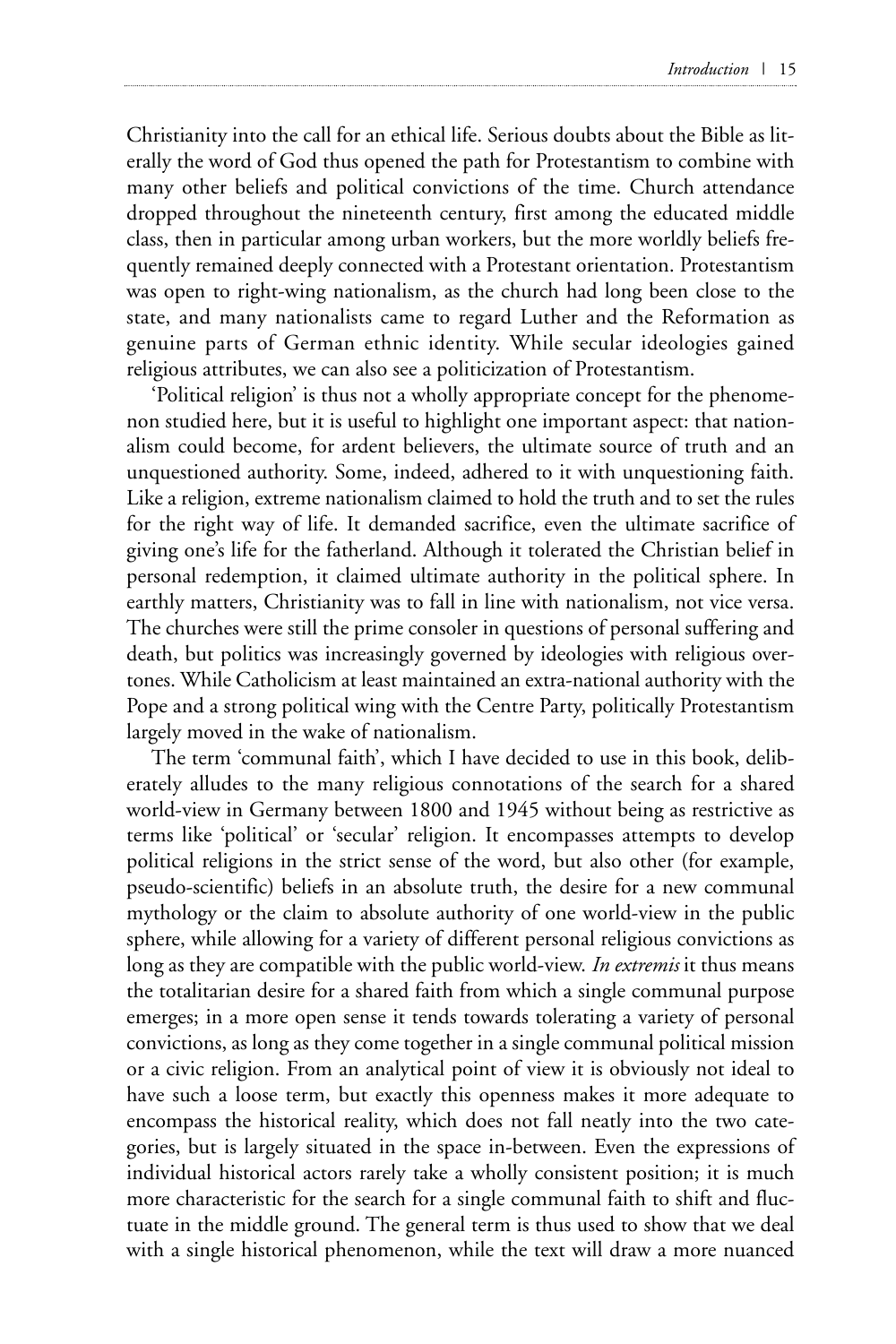picture by paying attention to communalities *and* differences within this historical tradition.

Conservatives had their own clear political agenda, but came to claim (and believe) that they spoke in the name of the nation. Personal convictions shaped the content of nationalism, but the belief in acting in accordance with the values of the past or with eternal Germanic traits could give it an apolitical aura, which, for the believers, protected it from critical scrutiny. Nationalism claimed to rediscover an eternal German truth, while formulating a contemporary political agenda. Of course, every faith is reinterpreted according to current conditions, but a sacred text like the Bible and a long institutional tradition put obstacles to or limits on self-serving reinterpretations. In contrast, nationalism is highly flexible and can adapt to a wide range of purposes. The combination of political ideology and a semi-religious claim to truth made such a world-view particularly dangerous. While different religious beliefs about transcendental questions can coexist without conflict, right-wing nationalism was much more intolerant in fighting for a homogeneous society according to its own conservative ideals of hierarchy and order.

Traditionally, studies of conservatism have accepted its own self-understanding that it tries to preserve old, stable and secure structures. The Austrian writer Hugo von Hofmannsthal captured this sense when characterizing Conservative Revolutionaries in the Weimar Republic: 'They do not search for freedom, but bonds [*Bindung*] … Never was a German battle for freedom more fervent and persistent than this battle for real compulsion in a thousand souls of this nation' (1927: 27). But can a freely chosen compulsion be a true compulsion? This brings us back to the question of whether conservatism grew out of the past or, like progressive political forces, was a new political movement shaped by current concerns and oriented towards the future. The same point has been debated with respect to nationalism. Like conservatism, nationalism frequently draws on the past. It stresses the importance of one communal language, old sagas and myths, folk traditions like songs and dances, costumes and festivities. All this can play an important role in shaping a national identity. In contrast to the current view of German conservatism, however, the idea that nationalism naturally emerges from an ethnic identity has been largely discredited since the 1980s. Traditions have often (to follow Eric Hobsbawm and Terence Ranger) been 'invented', or at least, according to Koshar (2000), been framed for a particular contemporary purpose through a specific 'historical gaze'. In the case of Germany, at least, the spoken language used to consist of so many dialects that Germans from different regions could hardly communicate; the fairy tales allegedly revealing a folk culture were selected by Romantics and substantially changed for publication; and seemingly old customs can frequently be shown to have a surprisingly brief history. While it would go too far to deny an older sense of ethnic belonging articulated since the early modern period and more intensely in the eighteenth century, early nationalists played a key role in mobilizing this for current purposes: a general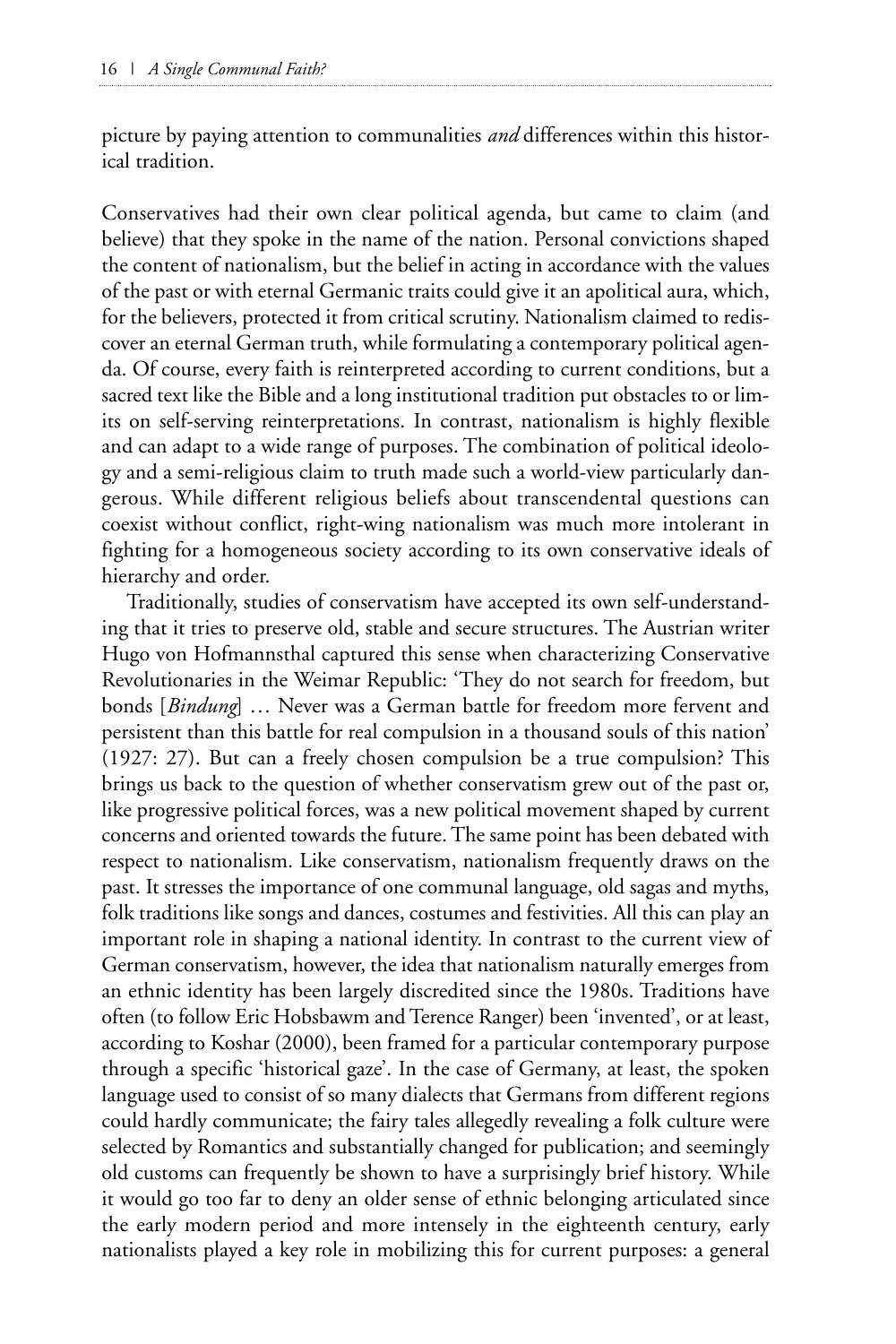sense of Patriotism came to be mobilized for political purposes. 'Small circles of educator-intellectuals … were intent on purifying and mobilizing "the people" through an appeal to the community's alleged ethnic past. To do this, they had to provide cognitive maps and historical moralities for present generations … In this way, they hoped to transform a backward traditional ethnic community into a dynamic, but vernacular, political nation' (Smith 2001a: 68 f.).

What Anthony Smith describes for nationalism in general also applies to German right-wing nationalists: they used history for present purposes. They did not accept the past as a restriction to their actions, but picked from history whatever served their current concerns and their future goals. This makes the movement modern and potentially revolutionary (Schmitt 1982).

Nations are based on the conscious belief in communalities. 'Nationalism is not the awakening of nations to self-consciousness: it invents nations where they do not exist' (Gellner 1964: 169). Nationalism emphasizes a communal past and a shared political will in trying to create a sense of collective political identity. This is clearly the case in Germany, where nationalism did not emerge within an existing state, but set out to create it. When there is no state, there can be no national past. A history of the German state had to be constructed as much as a political identity.

Nationalism did not emerge and evolve spontaneously, but was developed, shaped and promoted by a comparatively small elite of writers and artists, scholars like philologists, historians and philosophers, public intellectuals and politicians. These individuals were not, however, cool political strategists, but for the most part true believers. The later right-wing nationalism has frequently been analysed as a tool in the hand of the ruling elites, serving, it has been argued, to integrate the population, thus avoiding political upheaval and furthering a strong Germany (see above all Wehler 1985; Breuilly 1993, 2001). But even then nationalism was not simply a political tool, but first of all an answer to the elites' own anxieties and desires. And even if nationalism did come to be used as a political tool, it could only fulfil this function because it drew on a communal culture and resonated with the emotion of society at large. The political function of the ideology cannot be separated from its cultural content and popular appeal.

If previous interpretations have considered the political attraction of Conservative nationalism, it has largely been explained as a response to a crisis situation: disoriented and fearful, people looked for a clear-cut world-view; lonely in the anonymity of modernity, they sought a sense of belonging. An obvious historical example for this would be the view that the world economic crisis was a necessary prerequisite for the meteoric rise of Nazi votes – but many other situations were more ambivalent. Public intellectuals and a cultural avant-garde diagnosed a crisis of meaning before the First World War, but both the war and the rise of a new populist nationalism actually occurred, as we shall see, during an economic boom, and were maintained, in large part, by a middle class optimistic about its future role in society (Eley 1986: 266). Nationalism expressed itself in anxiety and fear, but more often it was marked by a jubilant and opti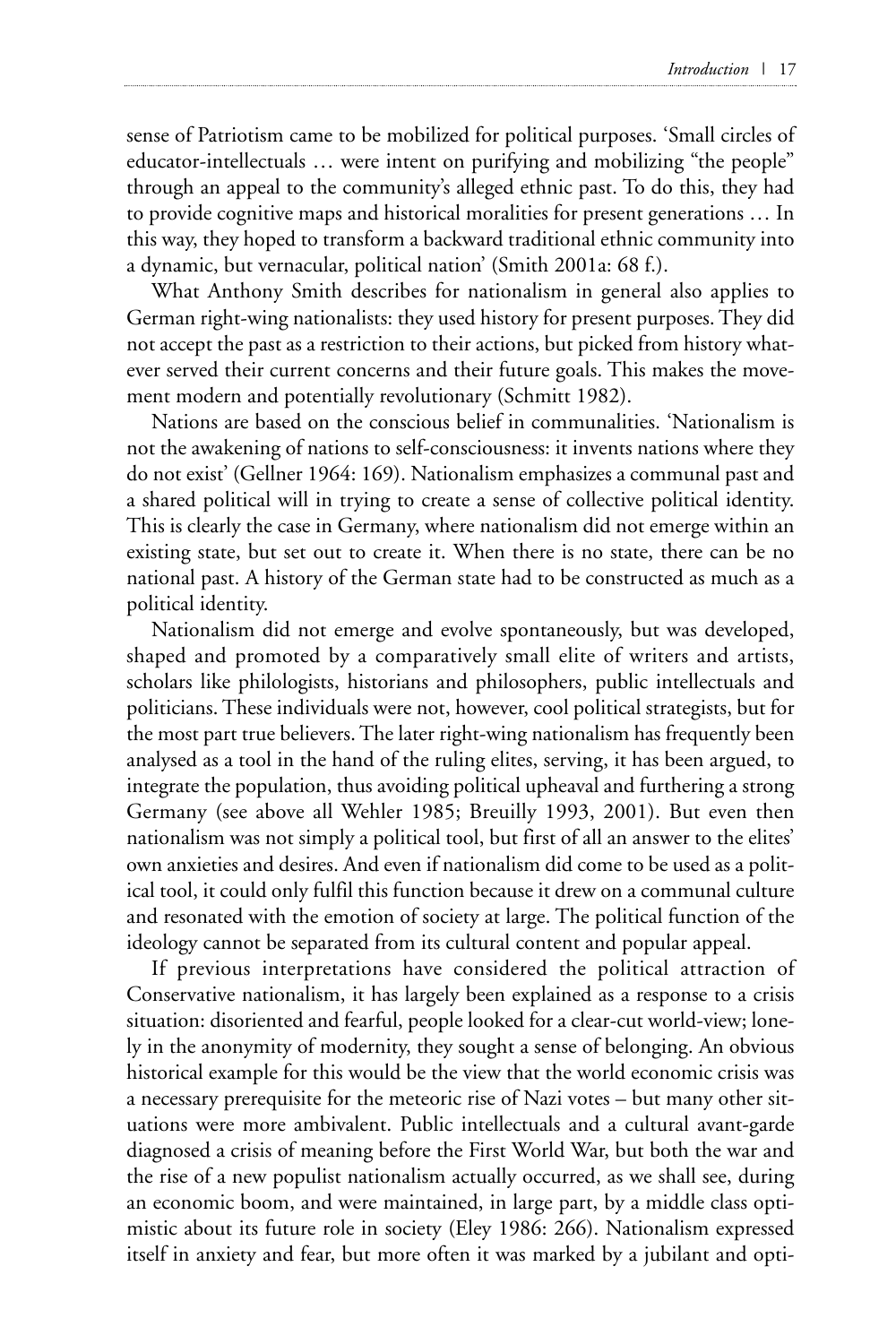mistic tone. More generally, any diagnosis of a spiritual crisis is, to a large part, dependent on the disappointment of a positive vision which is regarded as achievable (otherwise the sense of crisis turns into a mood of doom and despair). The frequent diagnosis of dangerous social divisions corresponds with the hope for a harmonious national community; using Jews or Marxists as scapegoats, for example, corresponds with the hope that a community of like-minded people would be harmonious. Even negative expressions of fear and lament tend to imply the optimistic belief in a positive alternative.

Nationalism could serve as an anchor in seemingly timeless ethnic traits for people feeling the threatening force of change. However, the reliance on a traditional faith like Christianity could have served the same function. Why did a growing number of people feel that something was lacking in traditional church doctrine, finding more life-relevant orientation in a new worldly ideology instead? Was the faith in personal redemption alone experienced as not wholly sufficient because even conservatives were infected by the desire to improve the world? To some extent, old answers lost in plausibility in the age of science, historicism and exposure to a growing multitude of different convictions, but nationalism did not mark a step towards an intellectually superior or more adequate world-view. Instead, I try to show that right-wing nationalism thrived, because it seemed to provide answers more relevant to the concerns and desires of the time than Christianity did. Nationalists spoke more about their enthusiasm and vision for the future than about their anxiety. They drew horror pictures of danger and decline, but largely in order to justify their own political remedies; and they frequently enjoyed the battles to realize their aims. Thus, while it is always possible to see signs of crisis, right-wing extremism did not decline during prosperous and optimistic periods like the turn of the twentieth century (Blackbourn 2003: 204–214; Rohkrämer 1999: 38–55).

All this is not to deny the importance of a sense of crisis for the story told here; but I shall argue that previous studies have significantly neglected the positive impulses. Many of the intellectual pioneers enjoyed the act of creating a new nationalist faith, and they frequently presented their ideas in catching imagery. From Richard Wagner's operas – which even succeed in beautifying the murderous 'twilight of the gods' by giving it heroic grandeur – to Nazism, it is easy to discern what Albert Speer rightly described as 'a striking need for beauty', a stress on the 'idyllic, the pure, the unscathed' (2002: 585). Although Nazism was certainly full of murderous hatred, its propaganda and rituals largely stressed the vision of a happily united *Volk* in a mighty Reich. While anti-Semitism and anti-Marxism were always present, propaganda emphasized heroism and grandeur, harmony and wealth.<sup>16</sup> It was not a desperate struggle for survival that was mainly stressed, though it undoubtedly played a key role in Hitler's world-view; instead, the emphasis was on the beauty of ideals and the joy of realizing them. How else can we explain the widespread enthusiastic sense of a national reawakening in 1933?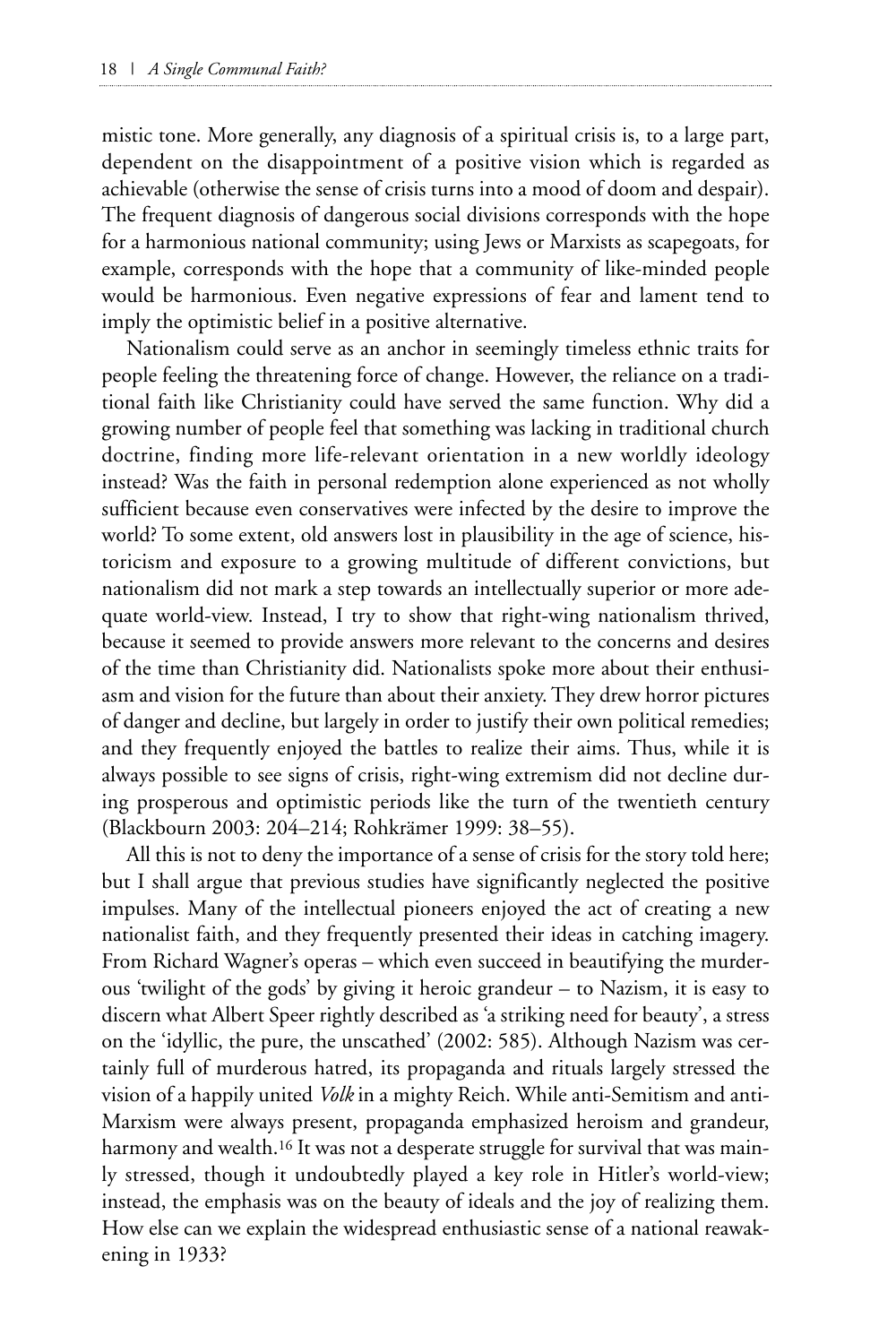Aesthetics played a key role in the attempts of revolutionary conservatives to construct a nationalist vision. It was only natural that nationalists, intent on celebrating the nation, were drawn to all forms of creative expression. Artists seemed to be best suited to envisaging and disseminating nationalist ideals. While rightwing ideas about the future were often vague and inconsistent, aesthetic images could give expression to the underlying coherent sentiment. Political doctrines were often not worked out in detail, or details threatened the popular appeal. Thus it was wise to stick to a more general aesthetic expression.

Conservative revolutionaries wanted to create a world-view, a new political faith for all Germans. How could that be achieved in the modern age of rationalization and specialization? The obvious starting point is the expressive-aesthetic sphere (Klinger 1995). For most parts of its existence, art had served the glorification of God and communal ideals as the metaphoric expression of the sacred; should it now be nothing but a series of trends or a self-centred *l'art pour l'art*? The arts have never fitted into the modern trend towards differentiation and specialization, but continue to address all issues of life: dreams and desires, anxieties and hopes, political critique and utopian visions, social norms and the religious meaning of life. Their holistic orientation can appear anachronistic, but they are clearly modern and have become the prime vehicle for individuals to express their personal ideals and ambitions for shaping the world. At least since Romanticism, the rationalization, specialization and disenchantment of the world has been accompanied by artistic expressions of the desire for intimate communities, an emotional relationship to the world around us and a sense of belonging in the stream of time. More specifically, many artists and their audiences have felt that modernity has gained more and more means, but has lost any sense of an overarching purpose. Hence the call for a 'new mythology' or faith emerged, in a search for deeper meaning in the modern world (Frank 1982). A future-oriented right-wing nationalism could build on this in formulating its own dreams and goals. Personal creations in the aesthetic sphere wanted to establish themselves as a new faith. The artist's individual creation was aimed at rising to become a collective national myth, in particular when he saw himself as a medium through which a national soul found its most appropriate contemporary expression.

Aesthetic entertainment could serve as compensation or distraction, thus promoting acceptance of the hardship of life. This could be a convenient strategy in trying to stabilize existing conditions, but attempts to construct a communal faith served quite a different function. They constructed aesthetic counter-worlds which claimed to be the true world waiting for its realization. As the neo-Marxist philosopher Ernst Bloch pointed out, these two functions of aesthetic artefacts – providing a consoling surface or compensation for a harsh reality and challenging existing conditions through contrasting them with a utopian counter-world – tend to be closely intertwined. Utopias can turn into mere day-dreams if the belief in their realizability is lacking, and ideologies intended to stabilize the status quo draw their popular appeal from positive visions, which can gain an unintended dynamic if people come to demand their realization. While Marxism's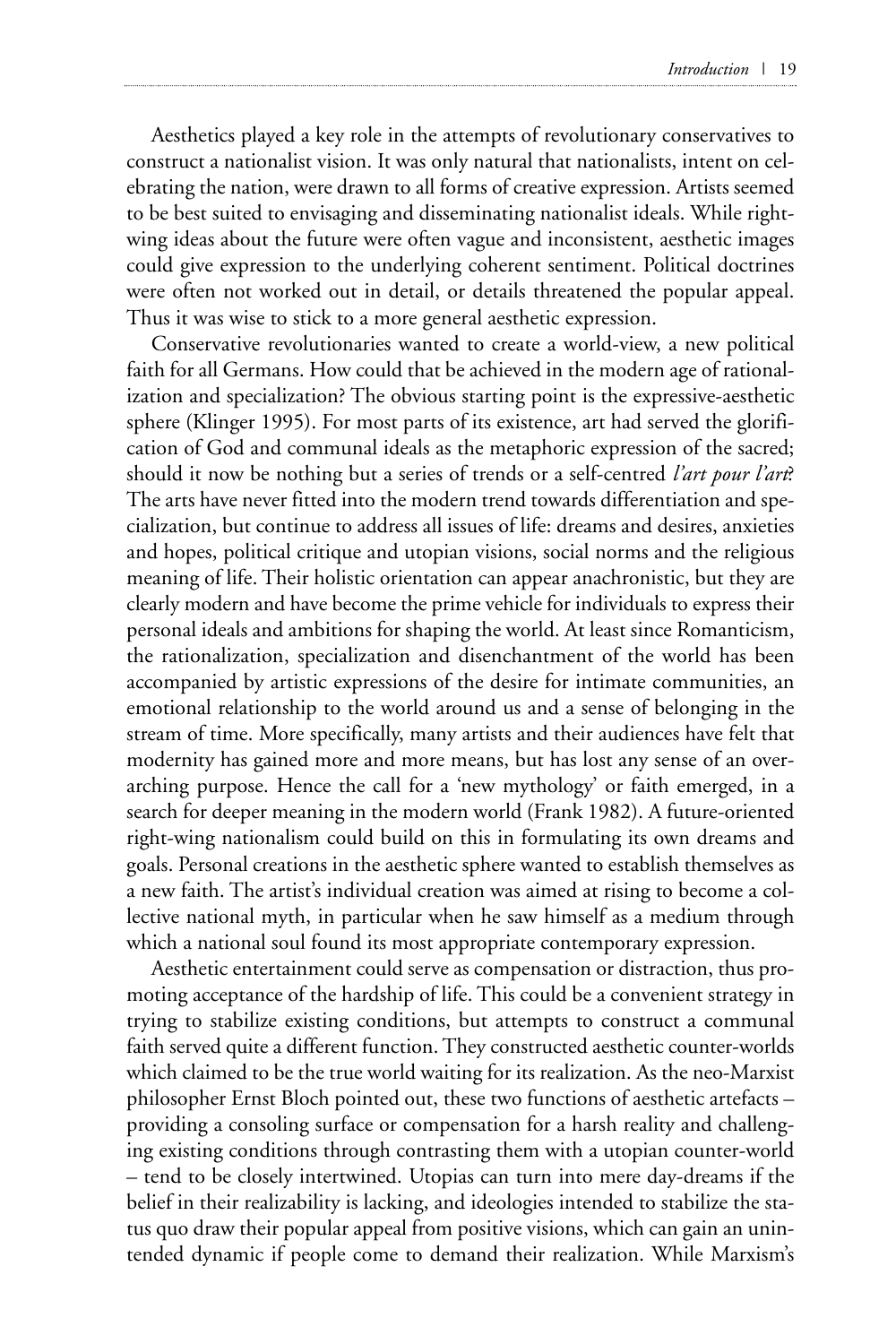self-understanding as a science inhibited German Socialists from indulging in utopian anticipations of a classless society, conservative revolutionaries worked on giving their dreams collective aesthetic expression to provide popular visions for the future. Thus Ernst Bloch rightly stressed that the popular appeal of the radical right becomes comprehensible only when we accept that their visions were more than 'mere ideology', but also opened a *Glaubensraum*, that is, a space for beliefs in a better future. Right-wing nationalism could provide the hope for a harmonious ethnic community united under a single faith to those who were sick of the 'dreariness and inhumanity' of modern society. As modernists preached the inevitability or even desirability of adapting to the 'iron cage' (Max Weber) of the bureaucratic, scientific and technological world, conservatives criticised the 'contradiction between the mechanical world' and a 'living, complete human being' (Bloch 1991: 196 f., 1985: 58), contrasting it with their hope for a strong and heroic national community where everybody would be filled by a sense of purpose and worth.

A future-oriented right-wing nationalism was predominantly carried by an educated Protestant middle class (Catholic conservatism is an important, but separate, story beyond the scope of this book<sup>17</sup>). The conservative artists and thinkers largely emerged from this milieu, and they found the most immediate resonance there. From Luther onwards, mainstream Protestantism had stressed that Christians owed obedience to a state which served a godly function in providing law and order. In Prussia and other states, Protestantism was basically *the* state religion, operating in close connection with the political authorities. The king was the highest church authority, and ministers had to read out official political announcements in church. Professors and grammar school teachers, church ministers and higher civil servants, who all played a central role in formulating and spreading nationalism, needed a conservative orientation if they were to pursue their careers successfully. A cultural elite largely growing out of this social milieu saw it as its mission to provide spiritual leadership for the mass of the population. Their distance from traditional Christianity grew, but simultaneously they rejected a purely secular popular culture, trying instead to maintain a sense of the sacred and a higher purpose in life.18 The growing importance of the propertied middle class and of practical vocations like engineering, which meant a certain loss of status and influence for the humanistically educated, made them even more determined to stress the importance of spiritual values like individual civilization through a general education (*Bildung*), idealism and a deeper meaning to life.19

The predominance of one social milieu does not diminish the importance of this tradition. Educated Protestants (or lapsed Protestants) expressed and shaped the world-view of a functional elite which played a crucial role in promoting Conservatism and Nazism. Even if some of the individuals or small groups studied here were not immediately successful in spreading their message during their own lifetimes, they established a reservoir of ideas and images which could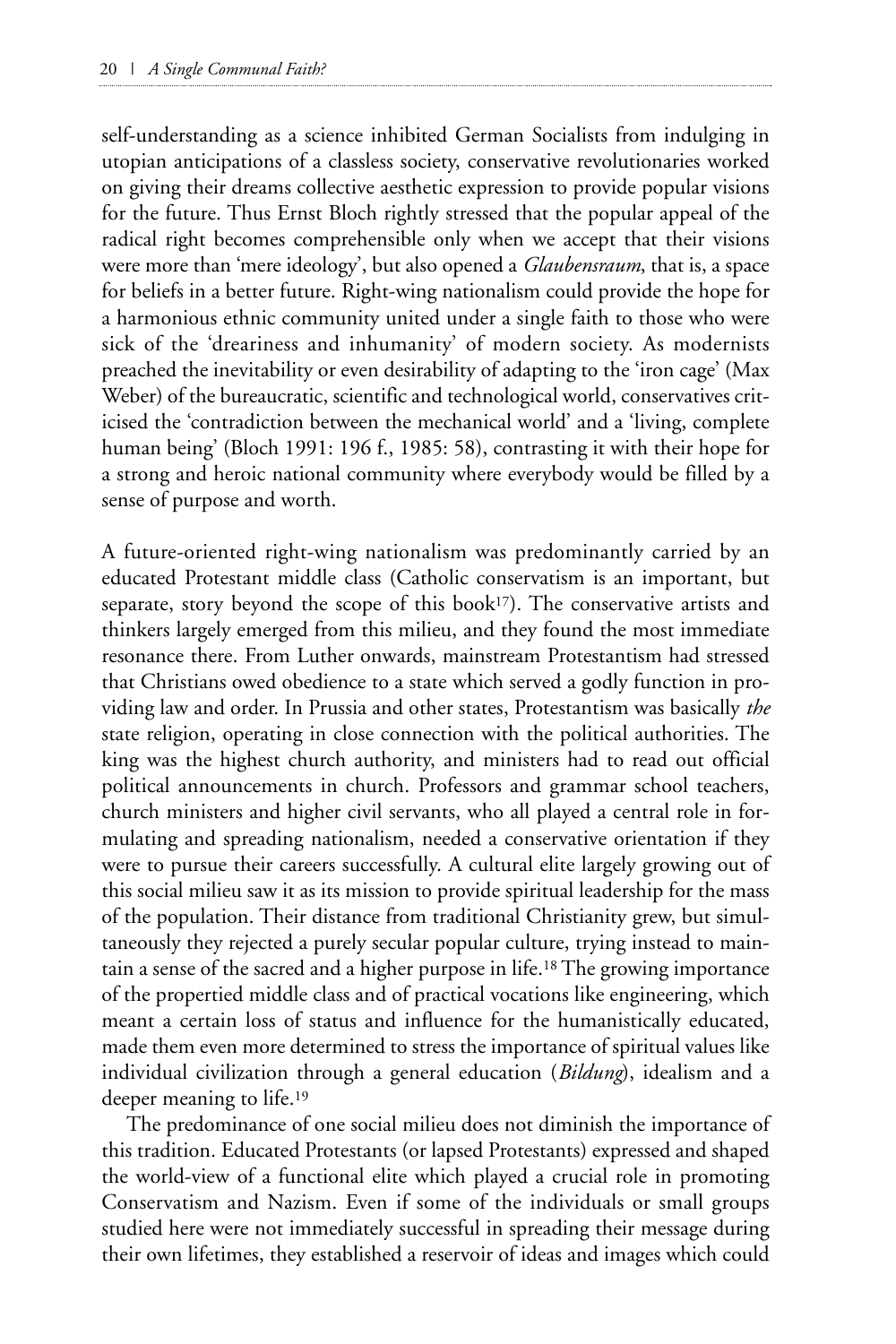show its mass appeal later, when it was adopted (at a more suitable time) in a watered-down version by populist right-wing movements.<sup>20</sup>

The members of the educated middle class not only played an important role in right-wing activities themselves, but they also exerted an influence far beyond their number. Naturally this influence is not quantifiable, but it is clear that the high social prestige of a general education or *Bildung* gave their voices extra weight (Bollenbeck 1996). They were the most important communicative multipliers in society, strongly influencing public opinion through their role in church, education and published opinion. Of course, a wide variety of opinions existed in the German Empire and the Weimar Republic. Thus the educated middle class did not speak with one voice; nor could it 'sell' just any idea. But, as we shall see, within their circles many of the ideas emerged, which then came to be adopted by mass movements including National Socialism (Sontheimer 1983: 283 f.).

Ideas not only played their role in the historical process, but they can also enable us to comprehend the mentality which succumbed to the lure of rightwing extremism (Stackelberg 1981: XI). Engaging with the individuals who developed right-wing ideals in the most consistent, elaborate and comprehensible ways opens up an avenue towards understanding a political epoch whose thinking has become strange to us. In addition, it is hoped that close examination of an aspect of European history, in which political faith played a crucial historical role, can contribute towards gaining a better understanding, as will be shown in the conclusion, of the highly dynamic relationship between religion and politics in today's world outside of Europe.

For some decades no monograph has been published dealing with this topic as a whole. In the present book, a wealth of more specific studies, many of which are available only in German, is made more easily accessible.21 Its main purpose, however, is to suggest a new interpretation. In contrast to the older, in many ways ground-breaking and still valuable works, it argues that right-wing extremism was not anti-modern, but developed its own visions of an alternative modernity in attempting to construct a new communal German faith. Aesthetic images played a key role, initially in the realm of high culture, but increasingly moving away from it to formulate political visions of integration and mobilization in populist ways, including political slogans and promises with wide appeal, eyecatching posters and films, spectacular rallies and rituals. Even in political actions such as the celebration of labour or the presentation of war as a short *Blitzkrieg*, the creation of appealing aesthetic images was a central concern.22

These nationalist representations could have an anti-modern appearance, because they used motives from an ethnic past and upheld holistic ambitions, but they were not essentially different to other modern forms of aesthetic productions. Right-wing conservatism did not want to turn back the historical clock; it did not even want to combine modern technical means with a political return to the past. Nor was it simply a panic reaction to the stress caused by a time of rapid change. Instead, it used historical opportunities for realizing its own ideals. It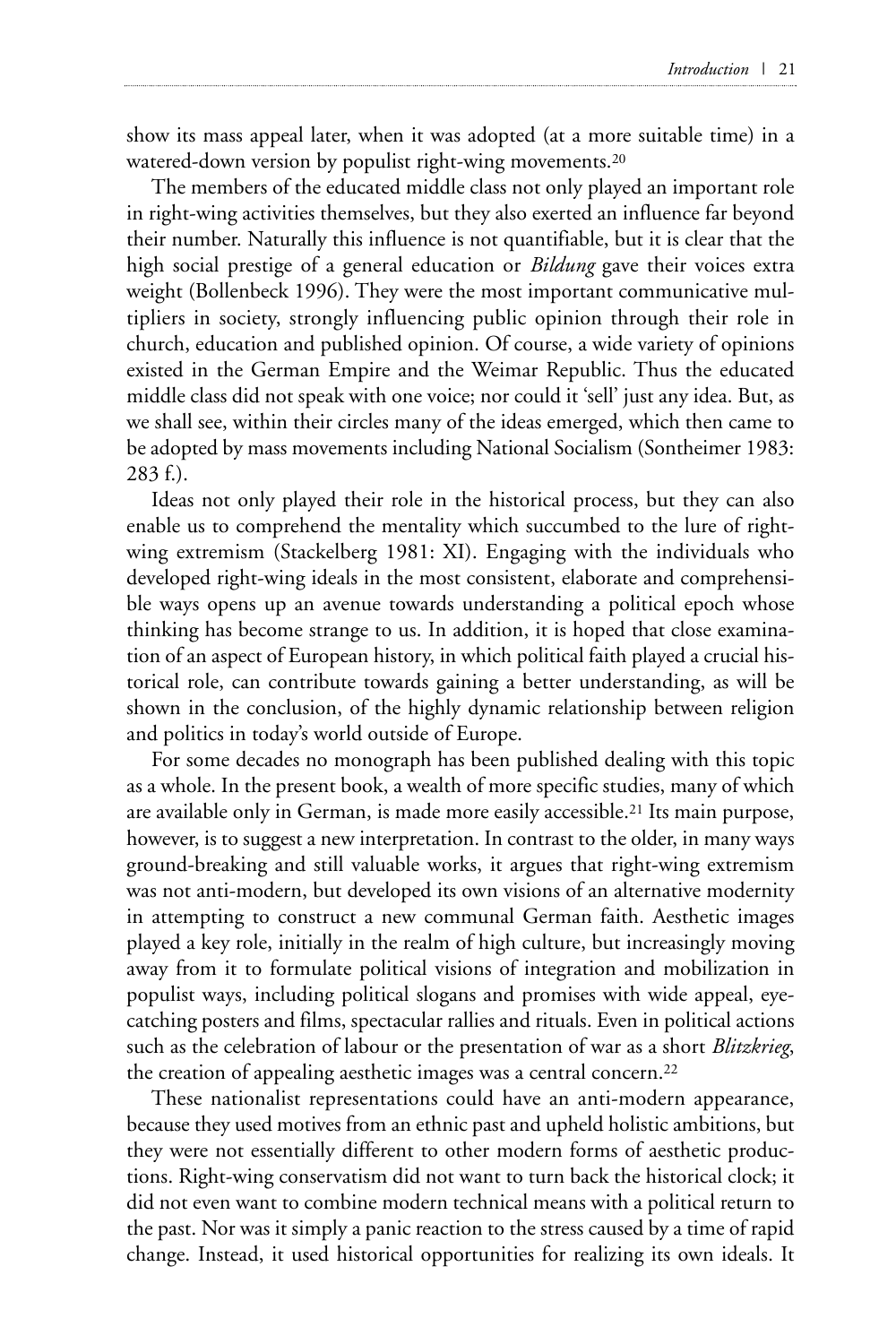promoted an alternative modernity, trying to combine industrial society with social harmony and a strictly hierarchical and authoritarian political order. In addition, the label 'irrational', which has frequently been thrown about in trying to distinguish the ideology of the German Right from more moderate and humane political opinions, usually does not mean more than the interpreter's strong rejection of a particular political position and any possible reason for supporting it. After all, most human activities are to a large extent non-rational, and all political movements appeal to the emotions as well as to the mind. Like other political ideologies, the Right tried to serve the interest of their followers – for example, by promising to maintain social privileges in a hierarchical structure, to increase material security through the control of an unlimited capitalism or to make all Germans profit from a more powerful fatherland – but they also realized that they had to present more general emotional visions to be politically successful. Irrationality is thus not a distinguishing feature for the German Right. The question is rather: to what emotions did they appeal, and to what effect?

The danger was not the irrational character of the Right's ideology and propaganda, but its desire for a harmonious society united in a single communal faith and political purpose. This ambition stood for the attempt to overcome the irreducible plurality of modern society. As a consequence, citizens and political movements who did not seem to fit into this image of a tightly knit national community became targets of violent aggression – even more so when they came to be blamed for the failure in achieving that unrealistic goal. The danger was also that Germany's alleged superiority was stressed to such an extent that ruthless expansionism and an egotistical rule over others would appear justified for the improvement of humanity as a whole. Lastly, there was the further danger that this nationalist faith would immunize against critiques and doubts, partly because democracy and freedom of speech were rejected, and partly because a specific political opinion was given the religious aura of transcendental truth. Such a righteous belief in a polarized world-view of right and wrong turned the political opponent into an existential enemy and demon.

While some of the points I want to make with this book could have been demonstrated more powerfully in a more detailed study of either the nineteenth or the twentieth century, I have decided against that, because the challenge of combining two quite distinct periods raises revealing issues. A study trying to show that the search for a single communal faith was consistently at the heart of German right-wing ambitions must deal with the period before and after the First World War to show crucial continuities despite dramatic changes. Within the continued search for a communal faith, the actors became increasingly political, leaving the realm of high culture and formulating visions of integration and mobilization in increasingly populist ways. Trying to mark their distance from naive, allegedly 'romantic' notions, the Right disguised its desires behind a new matter-of-factness or 'cool conduct' (Gründel 1933; Herbert 1991; Lethen 2002). But this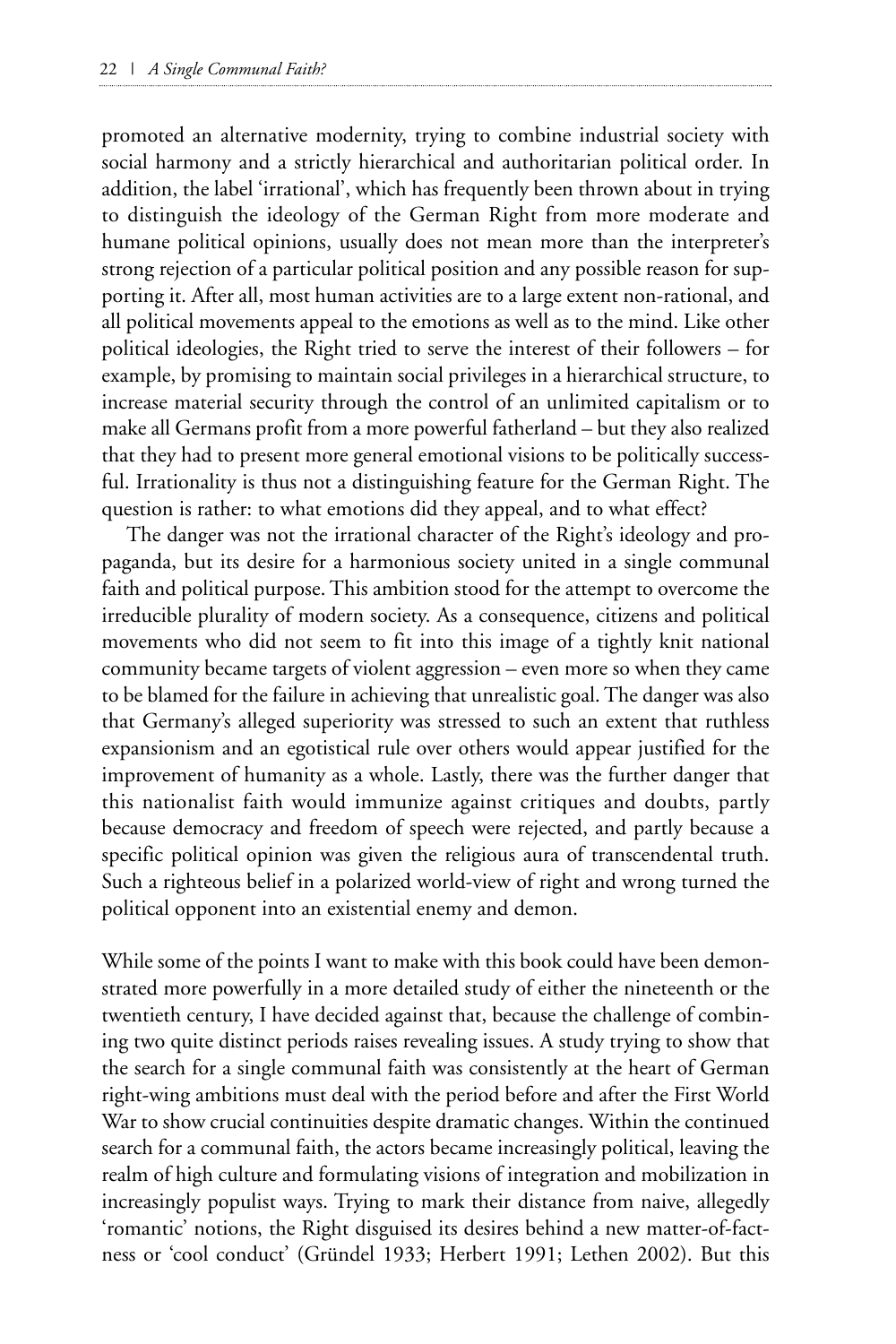book will try to show that despite all these developments the dream of a nation united in a single faith did not lose its fatal attraction.

The book follows a chronological structure with the aim of showing the elements of continuity within change. It begins with the emergence of the desire for a single conservative faith in the nineteenth century, deals with the First World War as a deep dividing line producing a much more extremist political Right in the Weimar Republic, and ends with National Socialism as the right-wing movement which was able to reach out to the mass of the population on a wholly unprecedented scale. One can thus distinguish three distinct periods. The development from one to the other was by no means inevitable, but the vision of a community united in a single faith played a central role throughout the whole historical development.

A study emphasizing the political influence of an ideology needs to demonstrate the appearance of the same core idea in a wide variety of sources, particularly ones with a high circulation (see, for example, the publications of Jost Hermand and George Mosse). In contrast to this, the subjective appeal of an ideology can best be revealed through a close reading of a limited number of complex sources. I have therefore been selective in the discussion of individuals, but have used the study of social movements to show that those selected were not unrepresentative. Of course, it is possible to argue about any selection, but I hope that my choice will become plausible throughout the text. While the limitation of sources will allow for some detailed interpretation, the purpose is not to discuss works in all their complexity, but to show their place in the long search for a single communal faith.

## **Notes**

- 1. Particularly useful, also in connection with right-wing traditions leading up to National Socialism, are Bracher 1984; Kershaw 1998 and 2000, Evans 2003, and Wehler 2003.
- 2. Burleigh 2006 was published after the manuscript for this book was completed. It is thus not systematically integrated into this study, but I do not see that it challenges my main arguments.
- 3. For an important recent account trying to historicize the *Sonderweg*, see Geyer and Jarausch 2002: Introduction and Ch. 1.
- 4. Rohan D. Butler, *The Roots of National Socialism, 1783–1933* (New York, 1968), 276–277. Similarly William M. McGovern, *From Luther to Hitler: The History of Fascist-Nazi Political Philosophy* (Boston, 1941), whose title expresses its programme.
- 5. The focus on culture and ideas does not imply a disregard of other aspects of history. On the contrary; social, economic and political histories offer important information to help situate ideas and understand their function. Since the early 1960s, historians like George Mosse, Fritz Stern, Kurt Sontheimer and Karl Dietrich Bracher have done so. Thomas Nipperdey's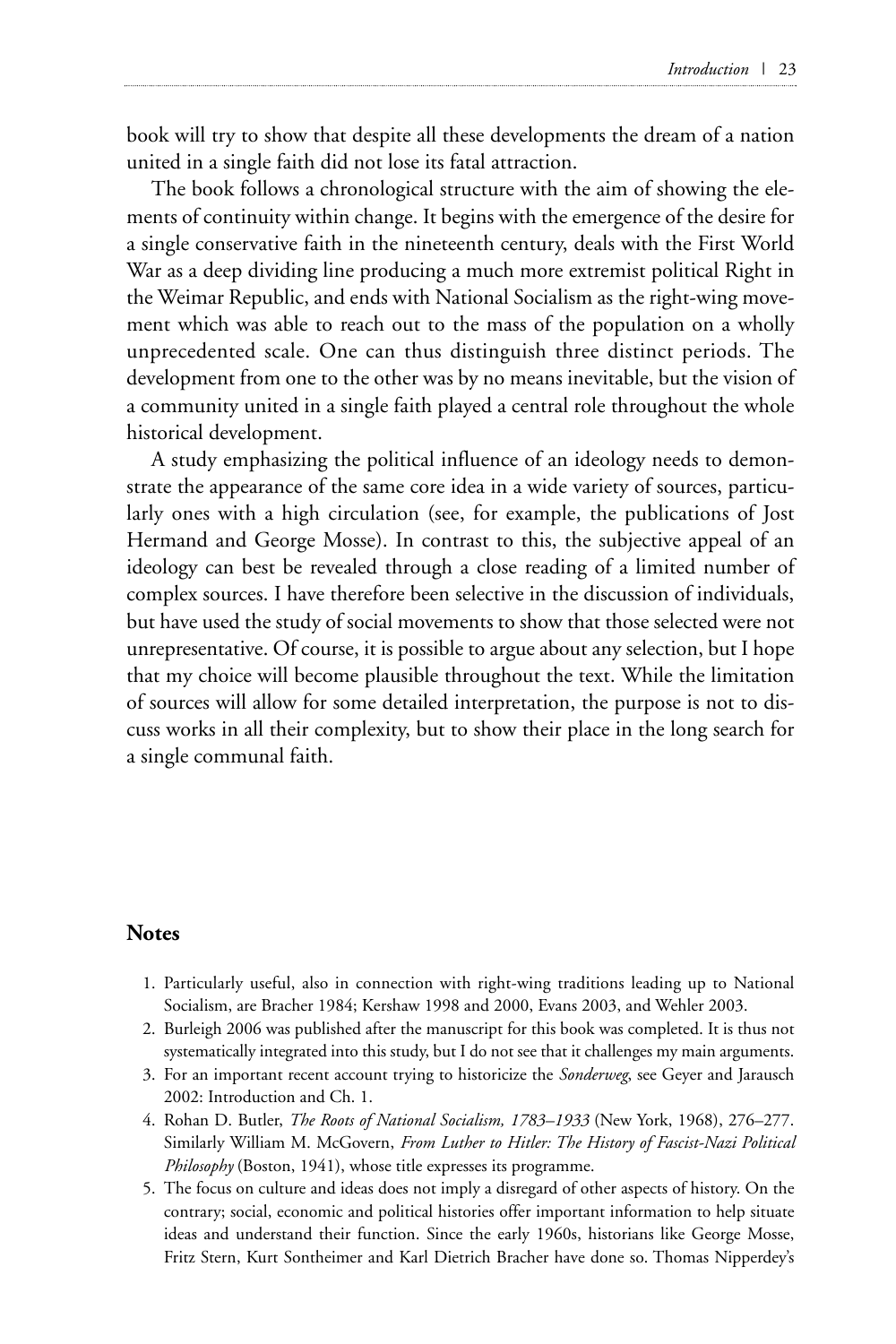work, in particular, offers a good example of integrating careful attention to culture and ideas into a general history.

- 6. Stackelberg 1981: XI. I thus reject Goldhagen's argument that Germans were drawn to Nazism by an extreme anti-Semitism. His opinion cannot account for the toning down of anti-Semitism in Nazi propaganda in the early 1930s, when the party achieved its greatest electoral successes. Even after 1933, open anti-Semitic propaganda was the exception (Koonz 2003). Robert Gellately makes a much stronger point when he stresses that the Germans who backed Hitler were fully aware of, and appreciated, the regime's terror, because it seemed to guarantee law and order. Gellately shows convincingly how much Germans knew about the terror and slave labour system, but does this mean they regarded it as a positive feature? From the beginnings, National Socialism showed its racist and militarist character, and its supporters at least tolerated these policies. However, this does not mean that those ideas and activities we rightly identify with Nazism were also the points which Germans at the time found most attractive. The Nazi elite largely shared Hitler's world-view, but the wider attraction was largely due to other factors, even to Hitler's emphasis on peace in the first years of the Third Reich. If terror was welcomed in wider circles, a key motivation was that it was seen to serve the creation of a harmonious nation united in a single communal faith.
- 7. In the same vein, Krockow argues that Hitler is 'a possibility inherent in humans, that is in us'. Accepting this, he no longer appears as 'ridiculous' or 'monstrous', but 'shows himself in a terrible, pressing closeness; he could return, of course disguised, behind another façade. And the question what we can do to prevent this return then becomes even more urgent' (2001: 9).
- 8. My distinction between subjectivist perspective and objectivist function is shaped by Jürgen Habermas's distinction between system and life world (1984 and 1987).
- 9. Kondylis 1986. Breuer follows Kondylis in his many publications, while Schildt raises important objections (1998: 14 f.). For a more detailed account of my position, see Rohkrämer 1999: 270–275.
- 10. Central for my understanding of nationalism are Anderson 1991, Berger 2004, Wehler 2004, and the publications of Anthony D. Smith.
- 11. As Anthony D. Smith convincingly argues, nations and nationalisms cannot be understood just as objective or wholly pragmatic entities. Instead, they all rely on national identity as well, that is, a common language or cultural sentiments and symbols. Part of nationalism is the belief in a historic territory or homeland, common historical memories, a shared culture and economic links. Nationalism needs 'bonds of solidarity among members of communities united by shared memories, myths and traditions that may or may not find expression in states of their own'. This ethnic core plays a key role in the attraction of nationalism. As individuals believe to share a communal history, cultural traits and political aims, they get a sense of who they are, where they belong and what they should do (Smith 2001a: 15 and passim; see also Brubaker 1992, Kedourie 1993 and Greenfeld 1992).
- 12. See also the much cruder Lukács 1962 and the summary of the arguments in Turner 1975.
- 13. Bavaj 2003 provides an up-to-date overview, Rohkrämer 1999b a more detailed account of my position. See the Conclusion of this book for a discussion of fundamentalism.
- 14. Theodor Fontane rightly observed that those trying 'to re-establish the ancient' actually broke with the 'old' (quoted in Puschner et al. 1996: 487). For an opposing view see Fritzsche (2004).
- 15. The articles by Klaus Schreiner and Hans Günter Hockert provide interesting critiques; Williamson (2004: Introduction) sensitively explores the complex interaction between politics and religion. See also Evans 2005: 258–260 and Gregor 2005.
- 16. Koonz 2003 and also Mosse 1975: 229, Behrenbeck 1996: 334. A good example is Leni Riefenstahl's documentary of the 1934 Nuremberg rally, *Triumph of the Will*.
- 17. Catholicism continued to be a powerful influence, both in shaping the mentality of a third of the population and in political life. While Protestantism opened itself up to current political and cultural trends, Catholicism tried to maintain its identity in a changing world. While